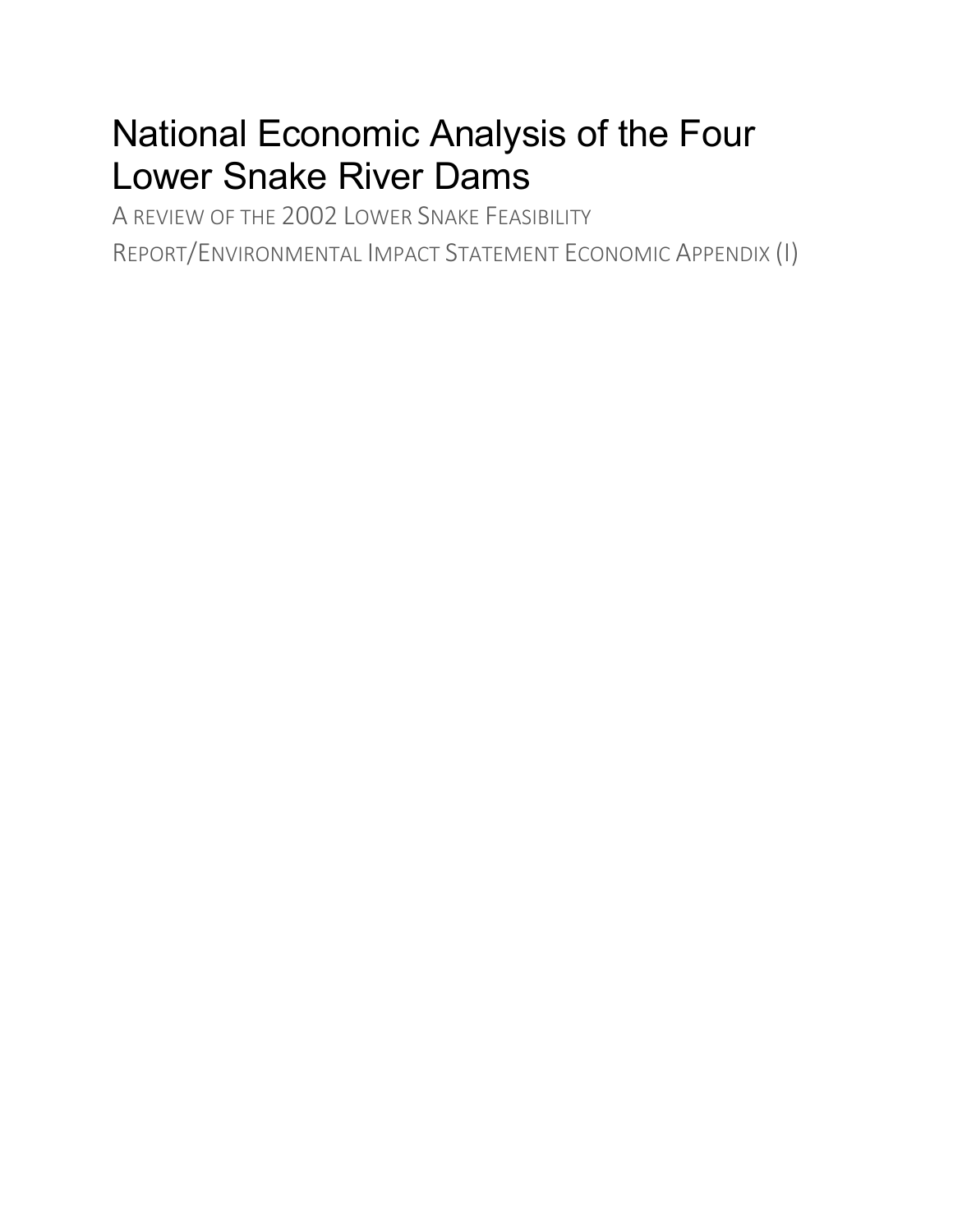Prepared By:



Earth Economics

Tacoma, Washington

February, 2016

Primary Authors:

Johnny Mojica, Research Analyst, Earth Economics Ken Cousins, PhD, Ecological Economist, Earth Economics Tania Briceno, PhD, Ecological Economist, Earth Economics

#### Suggested Citation:

Mojica, J., Cousins, K., Briceno, T., 2016. National Economic Analysis of the Four Lower Snake River Dams: A Review of the 2002 Lower Snake Feasibility Report/Environmental Impact Statement. Economic Appendix (I). Earth Economics, Tacoma, WA.

Production Team:

Corrine Armistead, Research Assistant, Earth Economics

Jim Waddell, P.E., retired USACE

Jessica Hanson (Editing)

Original Study Reviewed:

USACE Walla Walla District. 2002. Lower Snake Feasibility Report/Environmental Impact Statement Economic Appendix (I)

## **About Earth Economics**

Earth Economics is a non-profit located in Tacoma, Washington, dedicated to researching and applying the economic solutions of tomorrow, today. Earth Economics provides robust, science-based, ecologically sound economic analysis, policy recommendations and tools to positively transform regional, national and international economics, and asset accounting systems. Earth Economics has extensively studied the economic benefits of outdoor recreation in Washington State, producing reports at the state, county, city, and agency level.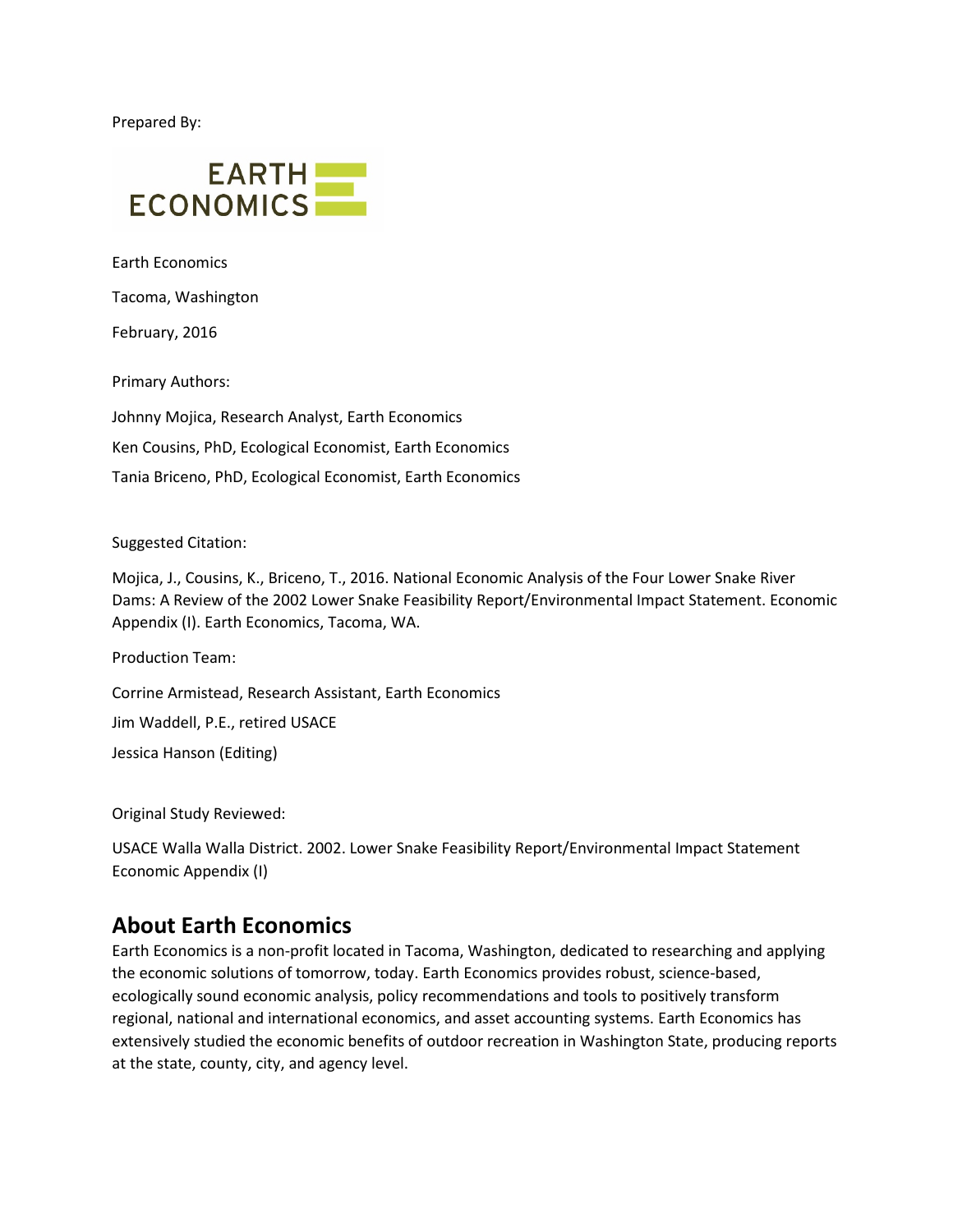## GLOSSARY OF TERMS USED IN THIS STUDY

AAEV – Average annual equivalent value is the average cost or benefit of owning an asset over its entire life.

aMW – average megawatt, the electricity produced by continually generating one megawatt for one year (8,760 megawatt-hours)

BC Ratio – Benefit-Cost Ratio

BPA – Bonneville Power Administration

DREW – Drawdown Regional Economic Workgroup

Ecosystem Services – Benefits people derive from nature, free of charge.

FR/EIS - Lower Snake River Juvenile Salmon Migration Feasibility Report/Environmental Impact Statement or Lower Snake River Feasibility Report, conducted by the USACE in 2002

HydroAmp – A measure of a dam's reliability

LSR – Lower Snake River, located in southeast Washington

NWW – Walla Walla District of USACE

O&M – Operations and Maintenance

O&M,R – Operations and Maintenance, Repair

PATH – Plan for Analyzing and Testing Hypotheses

PUV – Passive use values are the values that are not associated with actual use, but the value people place on knowing something exists, even if they will never use it.

USACE – United States Army Corps of Engineers

WRC – Water Resource Council, guidelines used by USACE for economic and social analysis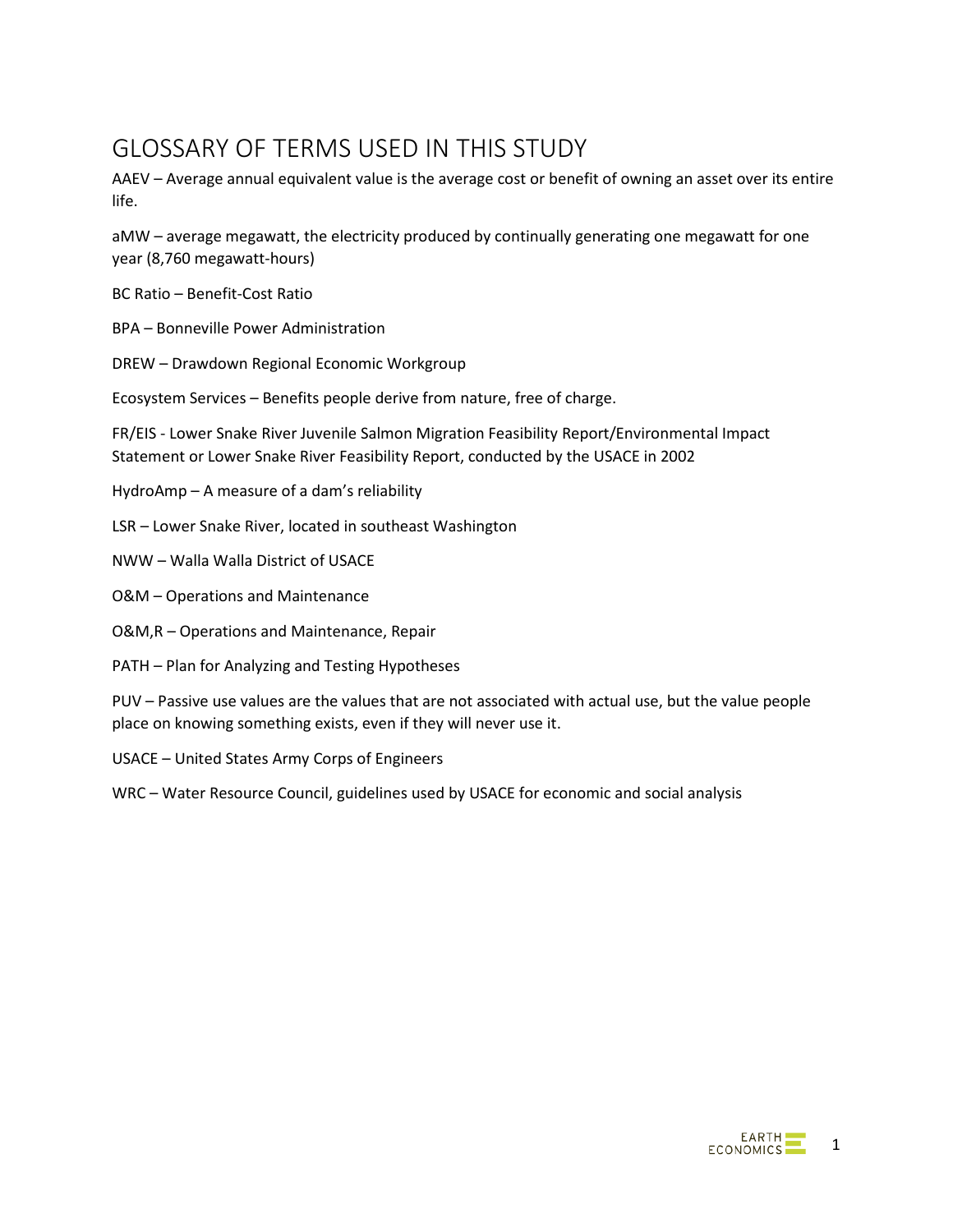## EXECUTIVE SUMMARY

This report presents a thorough analysis of the benefits and costs of the four Lower Snake River dams in both "keep dam" and "breach dam" scenarios. The dams were originally purposed for hydropower and navigation benefits, but in order to achieve a positive benefit-cost ratio, indirect benefits for navigation and power and additional credits for the use of "cheap hydroelectric power" over coal-fired plants were included.1 Additionally, the original analysis did not account for lost direct and indirect benefits, such as the recreational benefits associated with a free-flowing river or tribal fishing benefits.

<span id="page-3-0"></span>This report concludes that the benefits created by the four dams are outweighed by the costs of keeping them. Furthermore, with the possible exception of navigation and irrigation water supply, the current benefits would not be lost, but rather increased, if the dams were breached. Due to subsidies and unclear rail and barge cost data, the verdict is still out on whether there is an economic benefit to shipping by barge over rail. The four Lower Snake River dams in southeast Washington do not provide a net benefit to the nation, and they may never have.

This document should be used to inform the Army Corps of Engineers, the Walla Walla District of the Corps, key decision-makers, and concerned ratepayers.

### KEY CONCEPTS AND CONCLUSIONS

- The Snake River dams have two authorized purposes: hydropower and navigation. The direct benefits of these purposes do not surpass the costs of maintaining them.
- In many years, the costs of operating the dam outweigh the value of the electricity produced; these costs are then passed on to the ratepayers. Breaching the dams would save ratepayers money.
- The current state of the four Lower Snake River dams yield a yearly benefit-cost ratio of 0.15, well below a positive return on investment.
- $\bullet$  A free-flowing river yields a yearly benefit-cost ratio of 4.3 in term of National Economic Development (NED). These benefits are not realized with the current state of the river.
- Wild salmon are keystone species in trophic webs from the North Pacific Ocean to the far reaches of the Lower Snake River and tributaries, but their stocks are not recovering. Salmon are important for food provision, cultural value, and for sustaining other key species throughout the Pacific Northwest.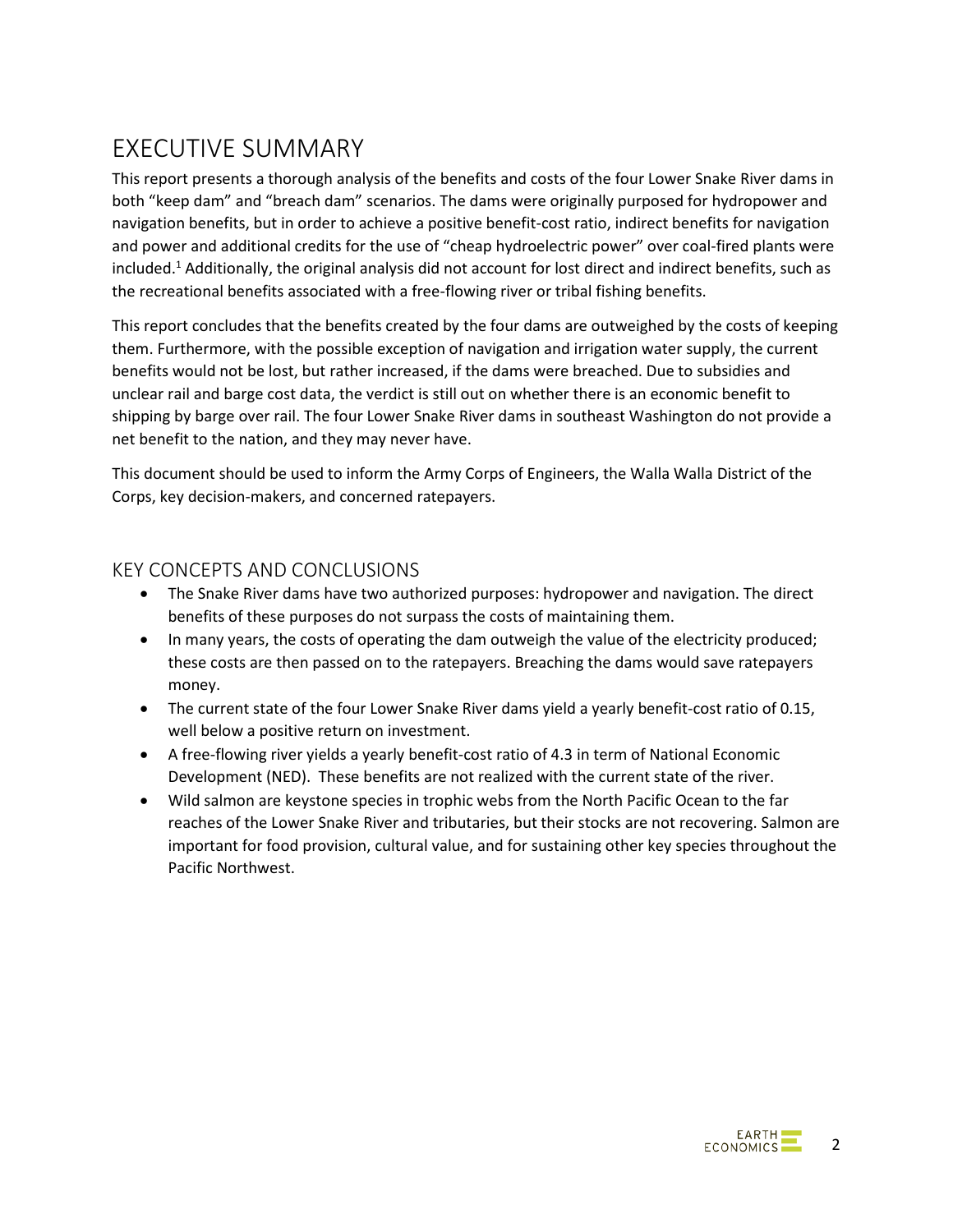## INTRODUCTION

Beginning in the early 1900s, the U.S. Army Corps of Engineers (USACE) assessed the possibility of building dams along the Lower Snake River of southeast Washington to ease navigation along its turbulent waters. These four dams were marketed to the public and the administration as providers of clean hydroelectric energy that would also allow barge access to Lewiston, effectively making it a port for inland northwest producers to gain easier access to international markets. In the early 1900's, there were several failed attempts to gain support from Congress to build the dams due to a benefit-cost ratio below one. In 1937, USACE proposed the construction of four dams along the Lower Snake River. As was the case in previous attempts to sway decision makers in favor of the dams, hydropower and navigation benefits did not come close to matching the costs related to the project.<sup>2</sup> In order to justify costs, proponents of the dams claimed "indirect benefits", or benefits that should not have been included in a NED analysis (and evident in the report by Corps planners) but may have provided some to the region. These benefits included recreation, water supply for irrigation purposes, and additional credits for the use of hydropower over coal-fired power plants.<sup>1</sup>

USACE built a series of four dams on the Lower Snake River between 1966 and 1975. At the time of construction, the dams may well have provided a net benefit to the nation, especially when indirect benefits (e.g., reservoir recreation) were considered. However, those original estimates did not account for lost indirect benefits, such as recreational or fishing opportunities associated with a free-running river. Since then, the region's sources of electrical power have become more diverse, new infrastructure and shifting markets have made other forms of transportation competitive with barge shipment, and impacts on wildlife (i.e., salmon) have become a much higher policy priority. When such factors shift so substantially, the USACE should review a project's overall balance of benefits to costs.

From 1995 to 2002, the Walla Walla District (NWW) of USACE commissioned a 33 million dollar study in an attempt to improve fish passage through the hydropower system on the four dams.<sup>5</sup> This study, the Lower Snake River Juvenile Salmon Migration Feasibility Report/ Environmental Impact Statement (FR/EIS), extensively reviewed the effects of four alternative scenarios aimed to improve fish passage and provide the greatest benefit to the nation. The scenarios are as follows: Alternative 1, no change; Alternative 2, maximum transport of juvenile fish; Alternative 3, major system improvements; and Alternative 4, dam breaching.<sup>a</sup>

The NWW found that Alternative 3, major system improvements, would improve fish passage while providing the greatest value to the nation. Since the release of the study, and even within the study itself, contradicting values have been found that drastically change the report's findings. Even the NWW found that fish passage did not improve as projected with Alternative 3, and later implemented Alternative 2, $<sup>b</sup>$  maximum transport of juvenile fish, in an attempt to improve survival rates. Note that</sup> both Alternatives 2 and 3 have been implemented at this point, in addition to other programs such as spilling and the use of large numbers of hatchery fish in an attempt to raise adult returns.

<sup>&</sup>lt;sup>a</sup> For a detailed description of each alternative, see Section 2.2 of the 2002 FR/EIS.

<sup>&</sup>lt;sup>b</sup> The degree to which Alternative 2 was implemented is not publically known.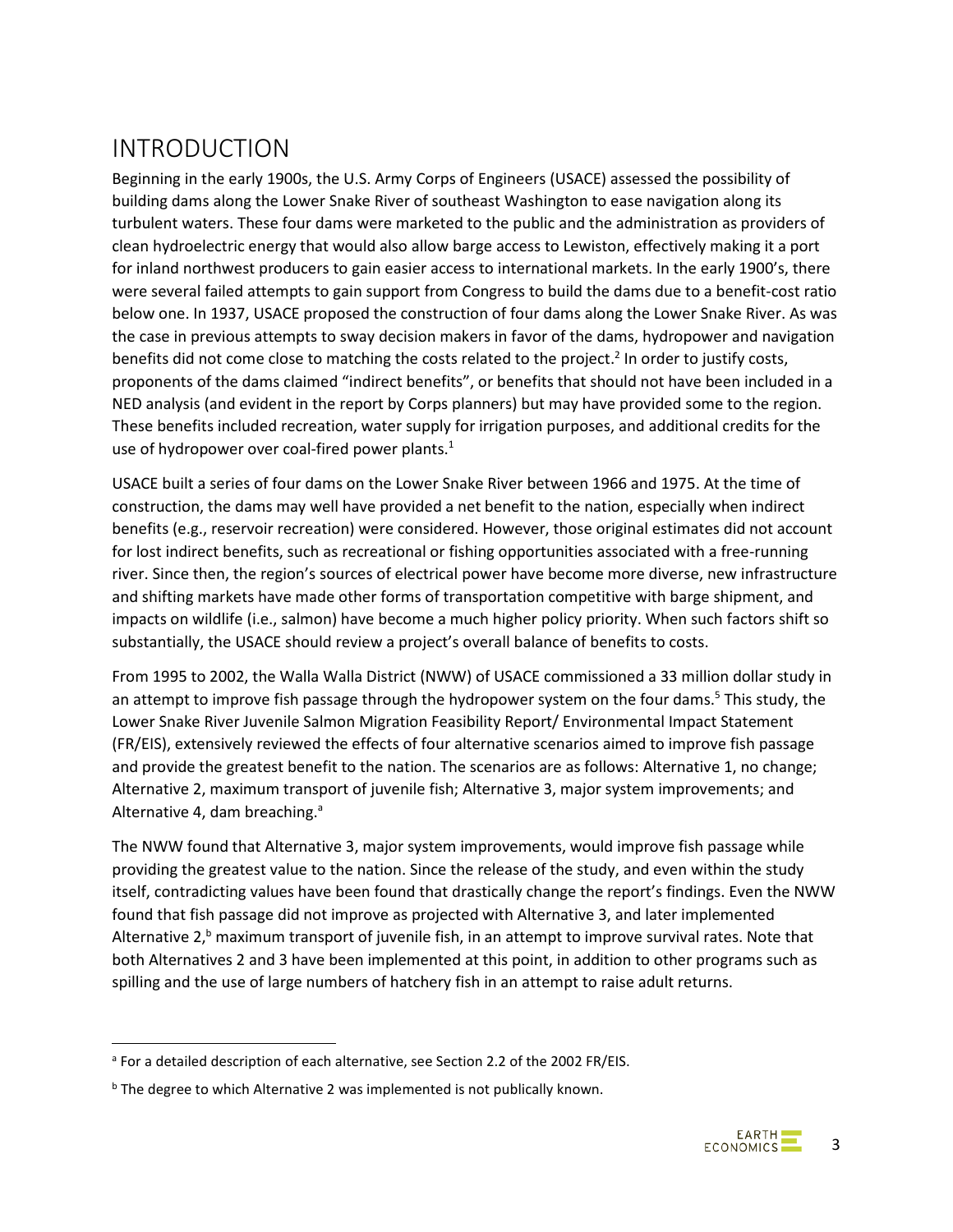<span id="page-5-0"></span>The purpose of this document is to unravel the economic benefits and costs of the four Lower Snake River (LSR) dams by reviewing literature. Identified studies were used in a benefit-cost analysis (BCA) that establishes the ratio of positive-to-negative economic effects of the LSR dams. Additionally, projected benefits and costs of dam removal were analyzed. Given that much of the research and the studies used to calculate the original benefit-cost analysis were convoluted and sometimes inaccurate, each benefit or cost category was examined in detail and updated where possible. When updated estimates were not available, values from the 2002 FR/EIS were used.<sup>3</sup> Following the 1983 Water Resource Council (WRC) Guidelines for National Economic Development (NED), this report does not include all benefits and costs regularly used in BCA today, such as impacts on ecosystem services or passive use values.<sup>c</sup>

c Recently, the Administration released a Presidential Memorandum directing all federal agencies to integrate ecosystem service values into their benefit-cost analyses.

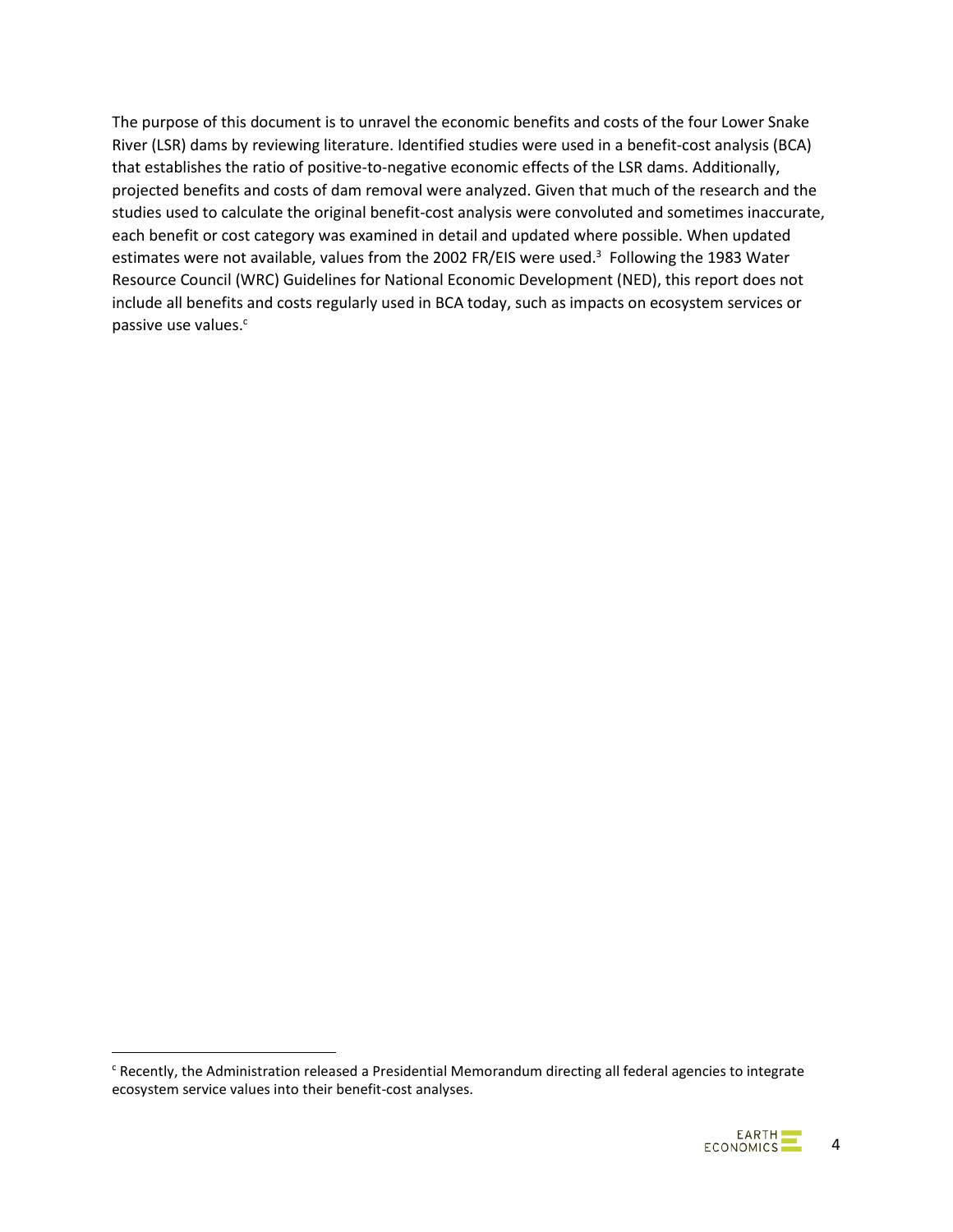## BENEFIT-COST ANALYSIS OF THE LOWER SNAKE RIVER

This section presents a benefit-cost analysis of the four Lower Snake River dams. Each assumption underlying the category estimates are outlined in detail. To remain consistent with the 2002 USACE study, cost and benefit trends are projected for only 20 years, after which they are assumed consistent through year 100.

There are several challenges in developing a full benefit-cost analysis for the LSR dams. The 2002 USACE study, while highly detailed, no longer reflects current conditions or management practices, as at least some of the recommendations in Alternative 2 (maximum transport of juvenile salmon) and Alternative 3 (major system improvements) were implemented following that study. An additional complication is that, with few exceptions, the 2002 study does not offer actual benefit or cost values for Alternative 1 (existing conditions); rather, the focus is on the net contributions of Alternatives 2 through 4, relative to the then-existing conditions. The reason for this is that the 2002 FR/EIS reports only the marginal<sup>d</sup> benefits and costs associated with Alternatives 2 through 4, without providing baseline values for "business as usual" (Alternative 1). The lack of baseline values makes estimating the total benefits or costs associated with Alternatives 2 through 4 exceptionally challenging.

In some benefit-cost categories (such as recreation), there is an opportunity cost associated with the current project. These costs are measured as the dollar value of the resources in their next best alternative use.4 In the case of recreation, the current value of recreation should also consider the forfeited recreation opportunities from having a reservoir as opposed to a free-flowing river.

<span id="page-6-0"></span>The FR/EIS took 7 years and cost \$33 million.<sup>5</sup> Without another in-depth study focused on the benefits and costs of operating the LSR system itself, the best approach is to update those values for which current data and cost estimates are available, and to accept the remaining original values in the 2002 report (adjusted to 2015 dollars). This report attempts to reevaluate the benefit-cost ratio of the LSR dams based on the best available information from both the 2002 study and more recent analyses. This approach is consistent with USACE planning guidance in that a report of this age is in need of updates, but not too old to warrant starting from scratch.

Table 1 represents the best known point estimates for the current state of the four Lower Snake River dams and for a breach dam, free-flowing river scenario. The following section details how each point estimate was derived for each benefit/cost category. Some estimates may be under- or over-valued, and narrative is provided in the following section as to how these varying estimates may alter the benefitcost ratio, but are not included as point estimates as further research is needed. All values are Average Annual Economic Value<sup>e</sup> (AAEV) over 100 years, discounted<sup>f</sup> at 6.875 percent. NWW used a discount

d Marginal values represent differences between baseline values and those associated with alternative proposals. For instance, if baseline costs are \$1M per year, and annual costs of the alternative are \$1.1M, the marginal cost of the alternative is \$100,000 (\$0.1M).

<sup>e</sup> Average annual equivalent is the average cost or benefit of owning an asset over its entire life.

<sup>&</sup>lt;sup>f</sup> A discount rate is the cost of borrowing money. It is used to determine the present value of future cash flows or costs. The ACOE currently uses a discount rate of 6.875%.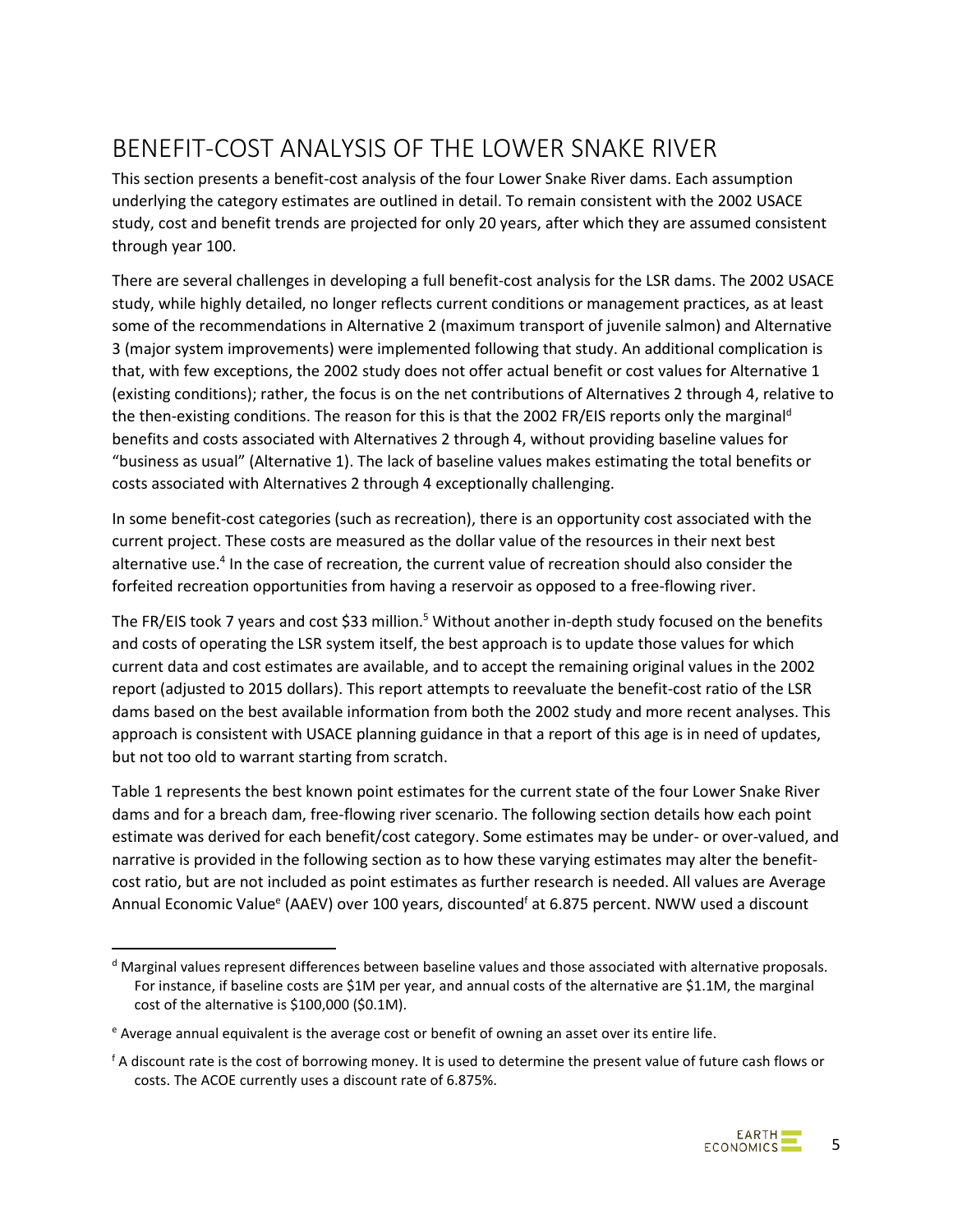rate of 6.875 percent in the 2002 FR/EIS, although the 2015 Federal Discount for Corps projects is 3.375 percent in economic analysis.<sup>6</sup> A discount rate can drastically effect a projects costs and benefits. Using a lower discount rate of 3.375 percent would cause the values to be greater, resulting in an even lower benefit-cost ratio. It should be noted that the 2016 rate is 3.125.

|                              |                        | <b>Keep Dams and Maintain</b> | <b>Breach Dams</b>     |                    |
|------------------------------|------------------------|-------------------------------|------------------------|--------------------|
| <b>Benefit/Cost Category</b> | <b>Benefit</b>         | Cost                          | <b>Benefit</b>         | Cost               |
| Hydropower                   | \$202,644              |                               |                        | $$0** - $261,758$$ |
| Navigation                   | \$7,574                |                               |                        | \$7,574            |
| Recreation                   |                        |                               |                        |                    |
| Angler                       | \$30,890               | \$34,880*                     | \$65,770               |                    |
| Non-Angler                   | \$13,993               | \$1,370,020*                  | \$1,370,020            | \$13,993           |
| <b>Total Recreation</b>      | \$44,883               | $$1,404,900*$                 | \$1,435,790            | \$13,993           |
| <b>Commercial Fishing</b>    | \$2,795                | $$2,165*$                     | \$4,924                |                    |
| <b>Tribal Fishing</b>        | Included in commercial |                               | Included in commercial |                    |
| <b>Water Supply</b>          |                        |                               |                        | \$22,506           |
| Implementation and           |                        | \$296,030                     |                        | \$28,832           |
| 0&M                          |                        |                               |                        |                    |
| Total                        | \$257,860              | \$1,703,095                   | \$1,440,714            | \$334,664          |
| <b>Benefit/Cost Ratios</b>   |                        | 0.1514                        | $4.3049 - 19.7614**$   |                    |

**TABLE 1. BENEFIT-COST TABLES IN KEEP/BREACH DAM SCENARIOS (VALUES IN THOUSANDS, 2015 USDg , AAEV)**

\*Some costs illustrate forfeited benefits, which would be realized in the next alternative.

\*\*Assumes the region does not have to purchase electricity from an external provider, due to the current surplus of power within the region.

As can be observed in the benefit-cost ratiosh presented in Table 1, the benefits obtained in a scenario with breached dams far surpasses that of keeping the dams. Hydropower and navigation do not provide a positive benefit-cost ratio on their own. With the inclusion of indirect benefits (e.g., lost recreation benefits), the ratio becomes even lower in a "keep dam" scenario, producing a BC ratio of .15. Much of this is due to the foregone benefits of recreation (\$1.4 billion), which could also help to revitalize the local economy by bringing in tourism dollars. Clearly, total welfare would be improved by breaching the dams. The opportunity cost of not doing so amounts to the difference in net benefits (benefits minus cost) between the two scenarios. Therefore, every year, about \$2.4 billion (2015 dollars) in economic benefits are lost by keeping the dams.

Moreover, given a close examination of the studies informing these cost-benefit calculations, the difference between the scenarios may be even larger. There are still benefit-cost categories that have not been updated to show current estimates. Nor are certain categories included in the BCA at all, such as ecosystem services or passive use values, both of which would decrease the benefit-cost ratio of a "keep dam" scenario.

g All dollar values are adjusted from annual nominal values to 2015 \$US according to the Bureau of Labor Statistics' Consumer Price Index (CPI). Available at: [http://data.bls.gov/cgi-bin/cpicalc.pl.](http://data.bls.gov/cgi-bin/cpicalc.pl)

 $h$  A benefit-cost ratio of 1 means that the benefits produced by a project equal the costs associated with the project. A ratio below 1 indicates that the costs are greater than benefits, which is a poor economic investment.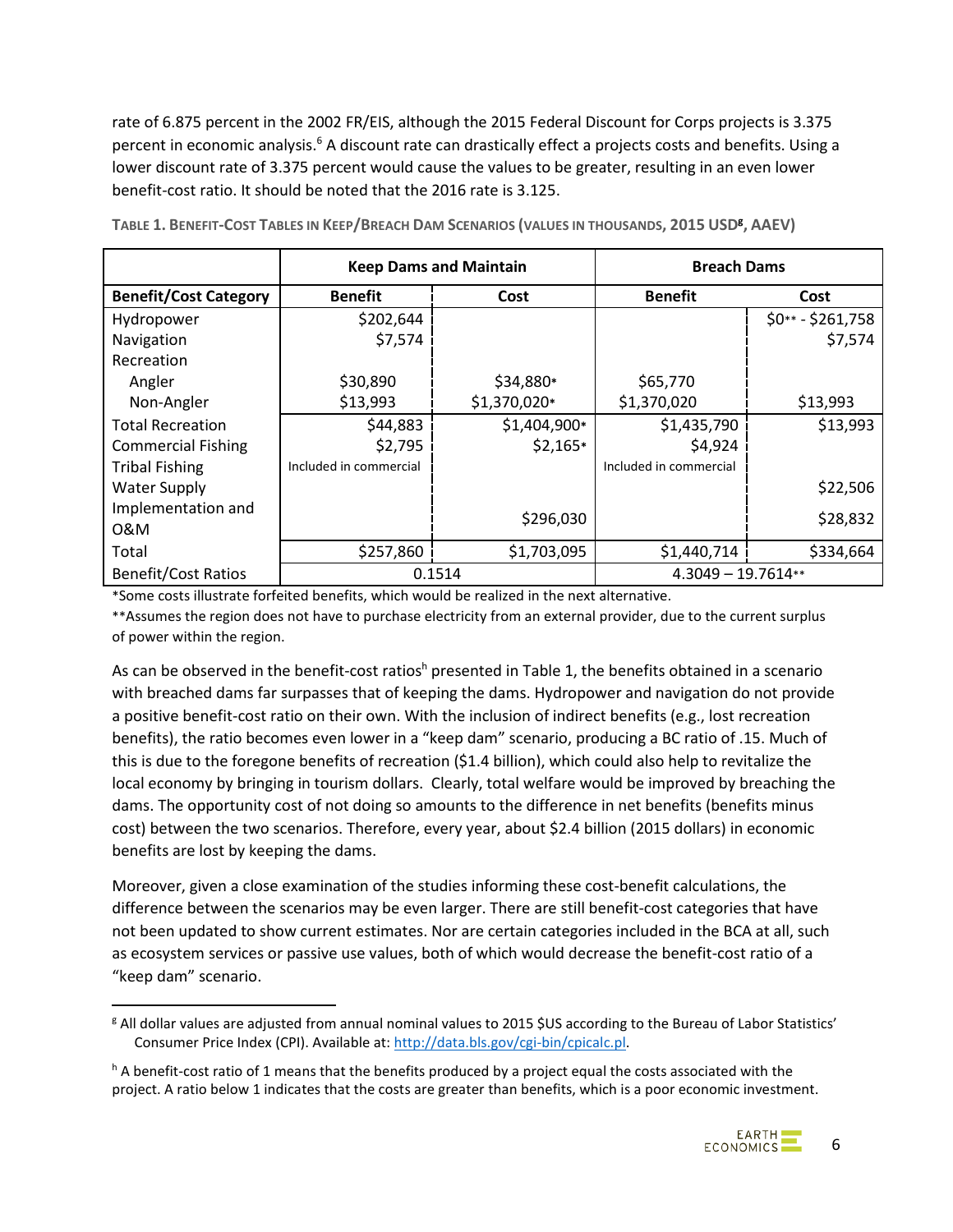## BENEFIT-COST TABLE EXPLANATIONS AND SOURCES

## HYDROPOWER

 $\overline{a}$ 

The highest-valued economic benefit of the LSR dams is hydropower, yet the Pacific Northwest has an excess of power-generating capacity, even during peak demand. Eliminating the power produced by the dams would not require additional infrastructure or place a higher demand on non-renewable sources.

The dams generate a median of 795 average megawatts<sup>j</sup> (aMW) of power each year (sold on the market for \$203 million, 2015 dollars)<sup>7</sup> – seven percent of the region's overall hydropower capacity (11,600 MW).<sup>8</sup> Collectively, hydro supplies just over 40 percent of the Northwest's electricity, which means that the four LSR dams contribute just 2.9 percent of the region's power. However, the regional grid is overbuilt – it has a 4,600 aMW surplus, more than five times the energy supplied by LSR dams.<sup>9</sup> Furthermore, in 2015, the Snake River Dams produced just 748 aMW, the second lowest level in recent history.<sup>10</sup>

Wind generation has been growing steadily in the Pacific Northwest since first being introduced to the grid in the early 2000's, adding to the surplus of power. Further complicating the regions surplus power issues, Endangered Species Act (ESA) regulations sometimes prohibit spilling water over the dams (based on impacts of high dissolved oxygen levels on salmon); in these instances, the Bonneville Power Administration's (BPA) only option is to run water through the turbines, producing higher levels of electricity than is demanded. When high-wind periods occur in high-water years, hydropower may displace wind generation, pushing wind generators offline. In fact, in 2011 and 2012, the BPA blocked wind-farm access to their regional grid, effectively idling their wind generators.<sup>11</sup> After wind-farms sued for breach of contract, BPA proposed partial payments to suppliers to idle their turbines.<sup>12</sup>

Regionally<sup>k</sup>, wind generation has steadily grown since 2005 (see [Figure 1\)](#page-9-0), even as the proportional contribution of the LSR dams has remained static. Since 2008, wind turbines have consistently produced more power than these dams – by 2013, wind contributed over twice as much electricity as the LSR dams, with the installed capacity to produce more.<sup> $\vert$ </sup> This trend has been observed – albeit more recently – within Washington State. Wind turbines were very new to Washington in the year the NWW-USACE released its report, but have since grown dramatically (see Figure 1). The passage of Initiative 937 in 2006, which requires Washington's large utilities to obtain 15 percent of their power from renewable energy sources, specifically excludes hydropower.<sup>13</sup> That portfolio target has been phased in, beginning at three percent in 2012, and shifting to nine percent in 2016, before full implementation in 2020. By 2013, wind power had already generated more electricity than all four LSR dams combined. Arguments that the LSR must be retained for their power generation are incorrect. The hydropower produced by the dams already has been superseded by wind technologies.



 $\mu$  An average megawatt (aMW) is the electricity produced by continually generating one megawatt for one year (8,760 megawatt-hours).

<sup>k</sup> Defined as those states contributing at least a portion of their electrical generation directly to BPA's grid (Idaho, Montana, Nevada, Oregon, Washington, and Wyoming).

<sup>l</sup> Washington had 3,075 MW of installed wind power capacity as of 2015.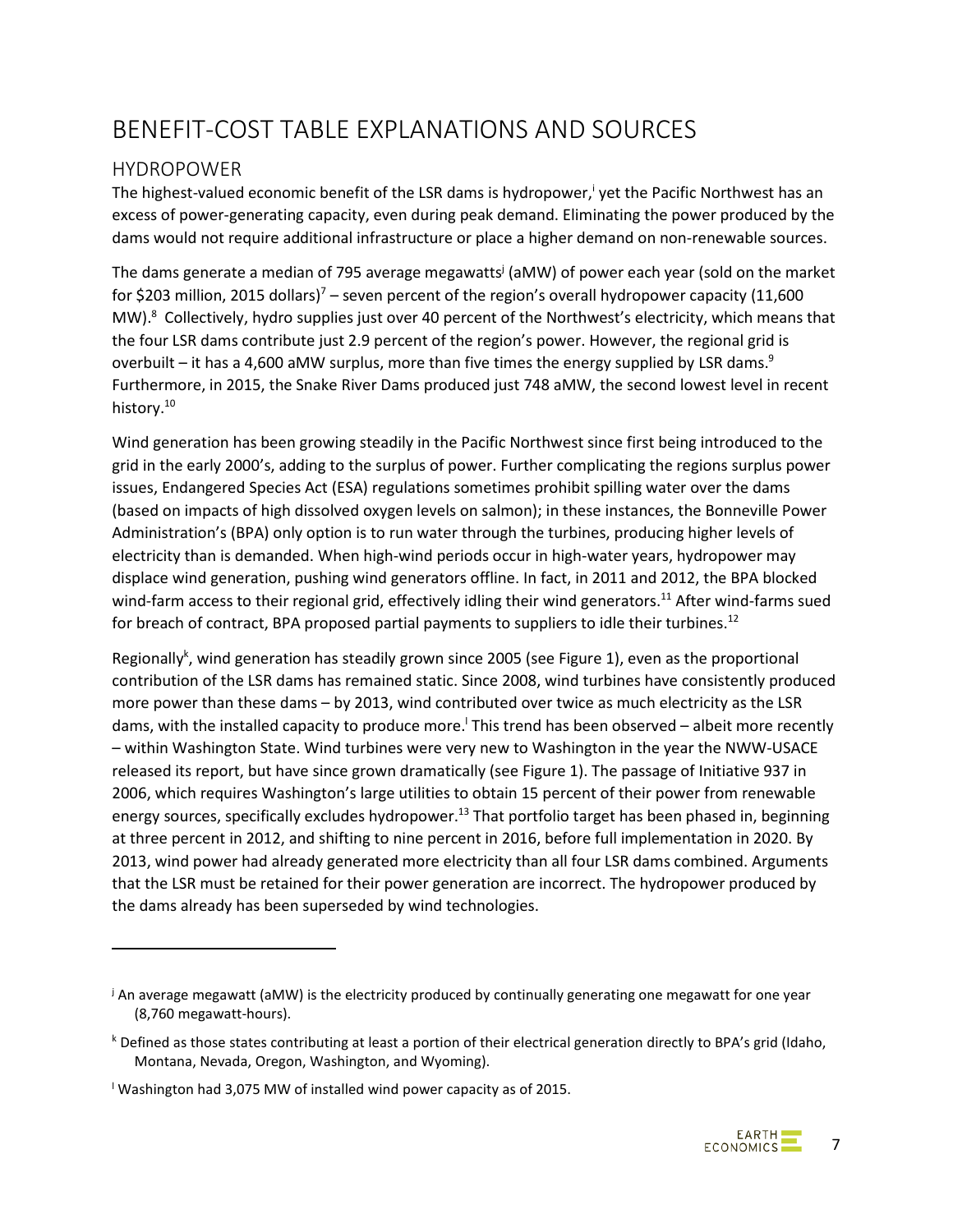

<span id="page-9-0"></span>**FIGURE 1: CONTRIBUTION TO NW ELECTRICITY GENERATION<sup>14</sup>** 

One counter argument worth considering is the relative reliability of wind energy. Wind generators are imperfect sources for electricity – most significantly, their output varies substantially from hour to hour. Yet the output of hydroelectric dams, despite their "always on" status, also varies widely from year-toyear, following larger-scale weather and climate dynamics. In fact, the LSR dams generally produce less and less power each year ( $R^2 = 0.1348$ , Coefficient = -0.0011).<sup>m</sup> Additionally, the FY 2016-2017 Integrated Program Review released by BPA in 2014 proved that the dams' reliability has decreased over the past years (shown by their HydroAmp Scores, a measure of reliability), and an aging infrastructure and non-routine maintenance make budget restrictions even more worrisome.

Although wind power is often critiqued for its hour-to-hour variability, year over year production data shows it to be more predictable than hydro ( $R^2 = 0.88$ , Coefficient = 0.0045). Even during droughts, winds continue to blow. Another factor stems from the scale of the technology – each LSR dam houses only six turbines, whereas windfarms typically include scores, if not hundreds, of turbines. When

 $<sup>m</sup>$  The root cause is unclear, but annual LSR dam electrical generation has generally been declining since the mid-</sup> 1970s (Lower Granite Dam, the last LSR dam constructed, began operations in April of 1975). Signs point towards decreased reliability in addition to gradually diminishing streamflow. See US Geological Survey, 2015, National Water Information System, Site 13334300 (Snake River near Anatone, WA), available at: [http://nwis.waterdata.usgs.gov/nwis.](http://nwis.waterdata.usgs.gov/nwis)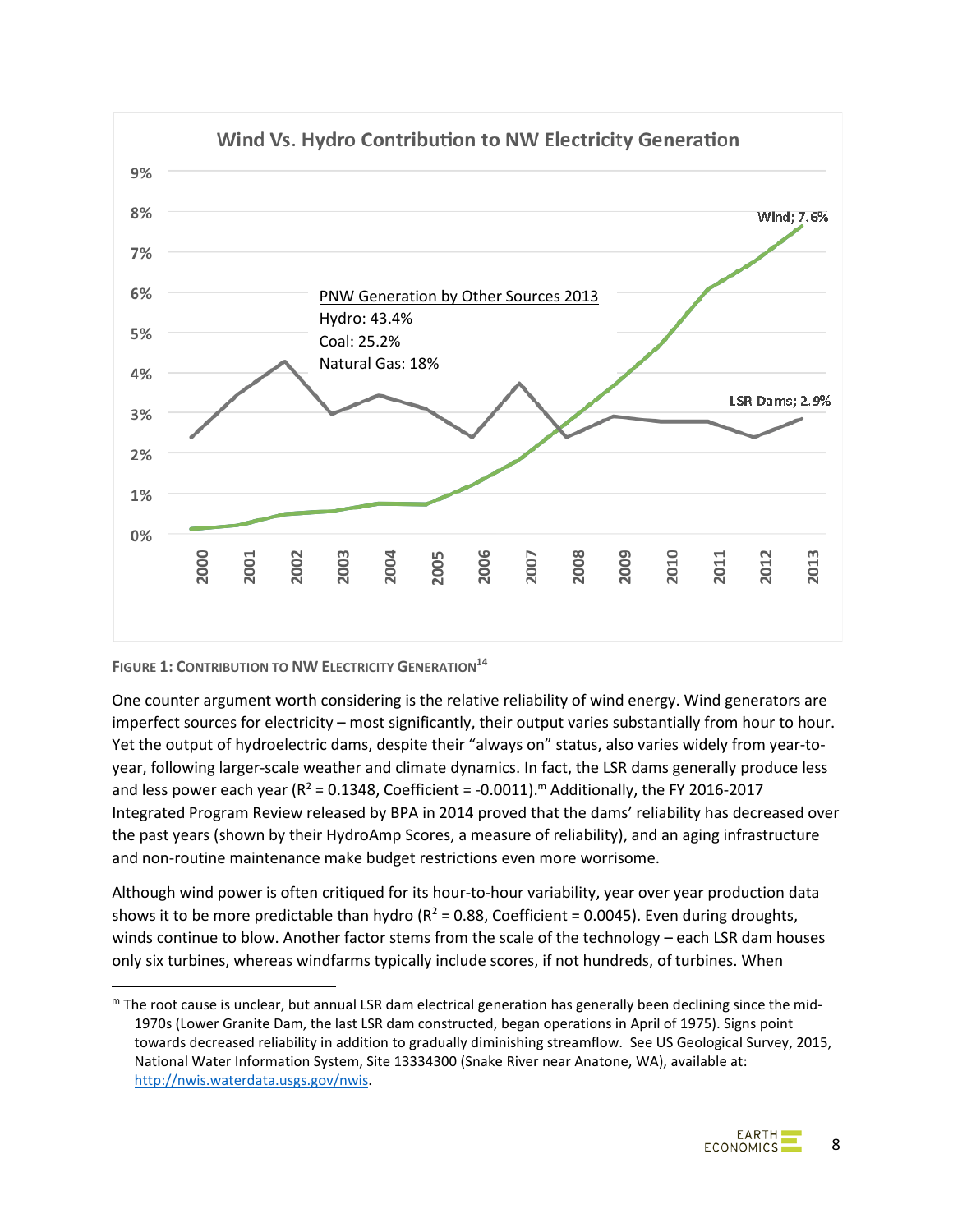turbines need to be pulled offline for maintenance or replacement, the proportional impact is likely to be much greater for conventional hydroelectric dams. This report does not suggest that all hydropower in the region be taken offline, but merely observes that decommissioning the four LSR dams would not increase the risk of power shortages, as wind generation – a relatively new source since the 2002 study – already produces more than three times the electricity of the LSR dams.

#### WITH DAMS

According to Jones (2015), between 2009 and 2014, the LSR dams produced a median amount of 795 aMW, based on Mid-Columbia (MIDC)<sup>n</sup>. A report released on the revenue of the LSR dams states that the average revenue from FY 2010-2015 was \$202.6 million. However, in both 2011 and 2012, higherthan-average spring flow increased the power generated by the LSR dams, requiring wind generators to be idled at times. In 2015, the Snake River Dams produced just 748 aMW, the second lowest level in recent history.<sup>15</sup> According to the NWW, <sup>16</sup> this level of power generation yielded only \$144.5 million in electricity for the FY.

#### COSTS TO MAINTAIN THE DAMS – HYDROPOWER

According to the 2002 FR/EIS,<sup>17</sup> 91 percent of total operations and maintenance costs can be attributed to hydropower operations. The 100 year AAEV Operations and Maintenance (O&M) costs are \$296 million (2015 dollars), \$269 million of which can be attributed to hydropower operations. Assuming benefits of \$279 million (2015 dollars), the dams are barely breaking even when evaluating the benefits and costs of hydropower alone, see Table 2 below. In years of low generation, the costs to the NWW and BPA are greater than the value of the hydroelectric power produced.

#### BREACH DAMS

Electricity is a homogenous good, and therefore the source of production has little impact on the market, but rather an impact on the overall supply. Because the Northwest has a surplus of power, the energy produced by the dams will be immediately replaced by other electricity-generating resources that often do not operate due to the oversupply.

Should the LSR dams be decommissioned, the cost of replacing the power they generate would vary by source. Technologies for electrical generation are rapidly evolving, and markets – and pricing – are responding accordingly. Although not required from a capacity standpoint, wind and solar generation are becoming increasingly cost-competitive with more traditional generation modes. Both wind and solar energy production are expected to rise consistently for the foreseeable future, while the costs continue to decline.18

Due to the region's power surplus, new infrastructure would not need to be built. The NWPCC 7<sup>th</sup> Northwest Power Plan<sup>19</sup> states that efficiency gains could cover all increased demand, with the grid remaining in surplus for at least the next 20 years. Therefore, for this report, we assume that for the first 20 years, power is purchased on the open market at a cost of \$262.5 million. For the remaining years, the replacement cost of solar power<sup>o</sup> (\$259 million) is used in combination with open market

n The closest trading hub for the Lower Snake River Dams is the Mid-Columbia (MIDC) trading hub. (Jones, 2015)

<sup>o</sup> Solar generation capacity is greatest in the summer months, when daylight is longest. Coincidentally, power generation is lowest for the LSR dams during the summer months when demand is high, especially in Eastern Washington.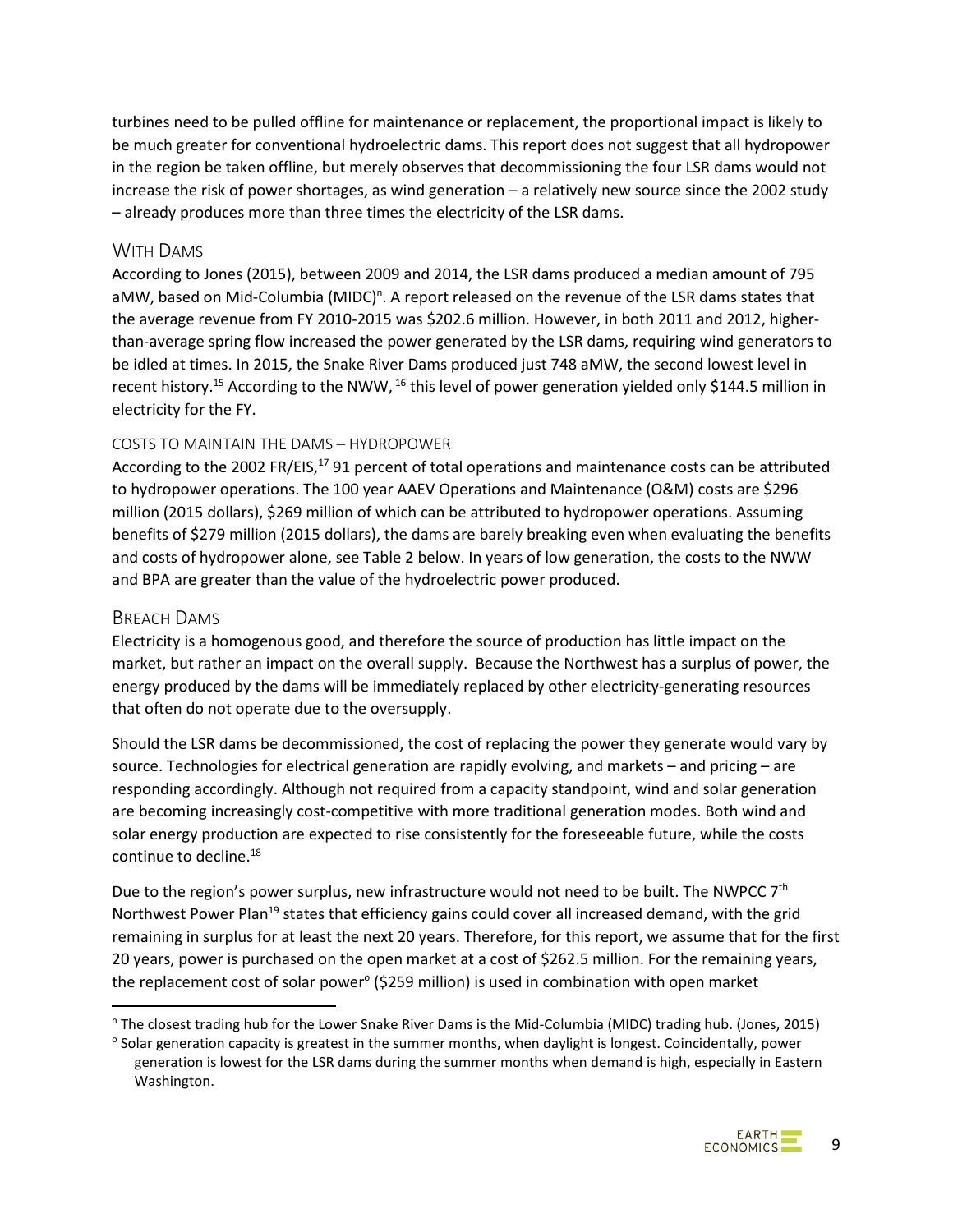purchases.<sup>P</sup> The 100 year AAEV for replacing the power generated by the Lower Snake River Dams is therefore \$262 million. Because the cost to produce the hydropower on the Snake River is greater than the value produced, there may be a small reduction in residential bills. These estimates are static. Alternatively, due to the surplus there is no need to purchase additional power. There will be no additional cost to the nation. Therefore a value of \$0 is also given in the benefit-cost table.

As can be seen in Table 2 below, the cost of producing the power supplied by the LSR dams is greater than the cost of purchasing power on the open market.

| Total Annual Cost to Keep LSRD*                                    | <b>Open Market Purchases (Years 1-19)</b><br>and Solar Generation (Years 20-100) |                         |  |  |
|--------------------------------------------------------------------|----------------------------------------------------------------------------------|-------------------------|--|--|
|                                                                    | <b>Purchase Cost</b>                                                             | <b>Total Difference</b> |  |  |
| \$269,387                                                          | \$261,758                                                                        | $-57,629$               |  |  |
| <b>Estimated Monthly Difference In Residential</b><br><b>Bills</b> | $-50.027$                                                                        |                         |  |  |

**TABLE 2. COST OF MAINTAINING THE LSRD VS. REPLACEMENT POWER COSTS (VALUES IN THOUSANDS, 2015 USD) 20** 

\*Assumes 91% of total O&M is attributed to hydroelectric power

#### NAVIGATION

Overall, freight volumes passing through the Ice Harbor locks (the lowest on the Snake River) have declined 20 percent since the 2002 study. Barges on LSR reservoirs are used to transport wood chips, wheat and barley, pulses (e.g., garbanzo beans), and rapeseed (canola). Commodity producers can choose shipping via rail or road. Since 2008, in large part a pipeline has moved petroleum to a refinery in Salt Lake City. Container-on-barge shipping down the Columbia effectively ended after container ships abandoned the Port of Portland in 2015.

The cost differentials between barges and rail have halved since the 2002 FR/EIS. The greater flexibility of rail makes it a more viable choice for sellers, greatly increasing the pool of potential buyers. Barge transportation decline is especially true for wood chips, which declined 63 percent (by volume) from the 1992 to 1997 study period. (See Table 3.) Of far greater significance, grains (chiefly wheat and barley) have been somewhat more stable, having declined by 8 percent. The NWW incorrectly projected that grain shipments would actually increase 72% by 2017 (See Appendix A for projections).<sup>21</sup> Additionally, construction of a pipeline to a refinery in Salt Lake City has led to the near collapse of petroleum shipments by river (an 87 percent decline). Farmers are also building their own rail systems and train loaders. This has decreased shipments by barge.

p This value can be found by multiplying actual generation numbers of the dams by Avista and Idaho Power avoided cost rates of 35.10 per MWh. (Jones, 2015)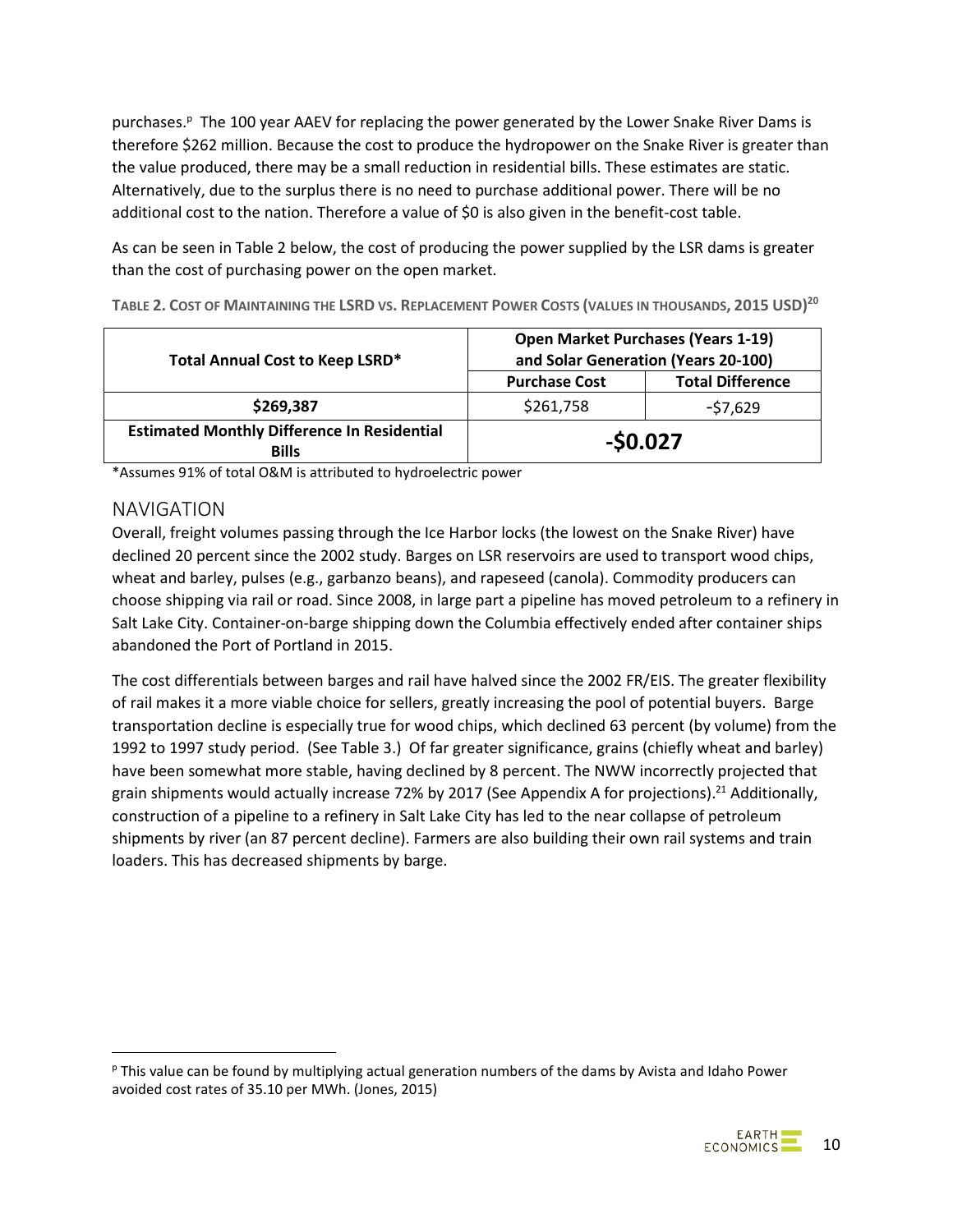| <b>Commodity</b> | 1987-96 <sup>22</sup> | $1992 - 97^{23}$ | $2010 - 14^{24}$ | Percent change<br>1987-96 to 2010-14 | Percent change<br>1992-97 to 2010-14 |
|------------------|-----------------------|------------------|------------------|--------------------------------------|--------------------------------------|
| Wood chips       | 550.5                 | 634.0            | 236.0            | $-57%$                               | $-63%$                               |
| Grain            | 3,051.4               | 3,038.0          | 2,800.0*         | $-8%$                                | $-8%$                                |
| Petroleum        | 116.4                 | 120.0            | 15.8             | $-86%$                               | $-87%$                               |
| Total            | 3,718.3               | 3,792.0          | 3,051.8          | $-18%$                               | $-20%$                               |

<span id="page-12-0"></span>**TABLE 3: TONNAGE BY COMMODITY GROUP (000 TONS)**

\*Only 2012 figures were available.

#### WITH DAMS

With decreased shipments on the Lower Snake River, the total benefits of shipping by barge have also decreased. The benefits barge shippers once realized between cost per ton-mile for truck/rail and truck/barge have also diminished, see Table X below. As this gap narrows, what was once a \$20.1 million (1998 dollars) benefit to barge shippers in 1998 is now only a \$7.6 million (2015 dollars) benefit. The AAEV of this benefit also equates to \$7.6 million (and a net present value (NPV) of \$110.4 million). Note that these benefits are static.

**TABLE 4 SHIPPING COSTS COMPARISON (RM[E24\)](#page-12-0)**

| <b>Shipping Cost Per Ton Mile</b> |          |          |          |  |  |  |  |  |  |
|-----------------------------------|----------|----------|----------|--|--|--|--|--|--|
| <b>Mode</b>                       | 1998     | 2015     | % Change |  |  |  |  |  |  |
| Truck                             | \$0.1000 | \$0.1400 | 40%      |  |  |  |  |  |  |
| Rail                              | \$0.0500 | \$0.0633 | 26.6%    |  |  |  |  |  |  |
| Barge                             | \$0.0100 | \$0.0393 | 293%     |  |  |  |  |  |  |

Furthermore, a recalculated analysis<sup>25</sup> of the benefits of navigation presented in the 2002 FR/EIS finds that the additional rail rate charged to farmers is only seven cents per ton more than barging, reducing benefits to \$0.44 million. Overall, regardless of calculation methods, use of the LSR locks and channels has decreased significantly, barge costs have nearly tripled and the corrected O&M,R costs are significantly higher. Therefore, the benefits have also decreased.

#### COSTS TO MAINTAIN THE DAMS – NAVIGATION

The NWW assigns nine percent of total O&M costs to maintaining the navigational channels and locks. According to Waddell,<sup>26</sup> \$26.6 million of the total \$296 million (2015 dollars) 100-year AAEV O&M costs is attributable to navigational purposes.

#### BREACH DAMS

Since the 2002 study was published, petroleum movement has shifted from barge to pipeline, effectively ending that portion of demand for LSR navigation. Container shipping through the Port of Portland has also effectively ended. The cost of navigation for a free-flowing river is therefore assumed to mirror the benefits under current conditions, as calculated by Jones (2015). That amounts to an AAEV of \$7.6 million per year (NPV of \$110.4 million).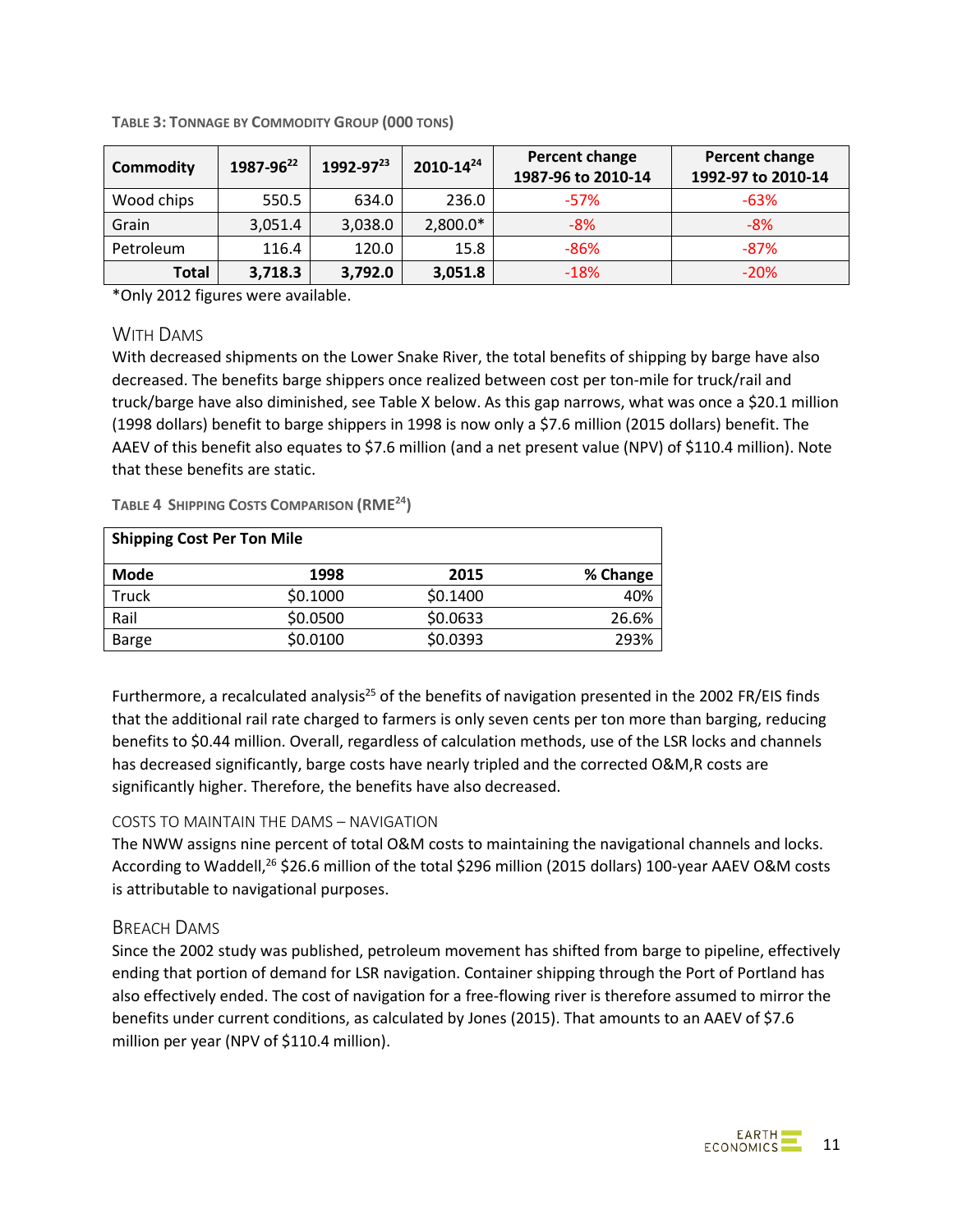### RECREATION

A free-flowing Lower Snake River would provide immense recreational benefits that are not currently realized with the reservoirs. These benefits would be a net gain for the nation that could boost the regional economy. Recreation benefits (or costs) are measured in two ways in the FR/EIS: National Economic Development (NED) and Regional Economic Development (RED) values. The RED account focuses on changes in economic activity within the region. These benefits include values such as jobs and income produced. RED benefits are not valued at the national level because WRC guidelines assume that increased economic activity in one region is mirrored with decreased economic activity in others. Recreation value for the NED account is assessed as the consumer surplus, or the value that a recreation consumer receives above what they actually paid for. This method follows the WRC guidelines and was used by the USACE in the in the 2002 FR/EIS.

Recreational benefits along the Lower Snake River are considered indirect benefits of the dams. The dams were not intended to provide recreational benefits, but do nonetheless. However, the dams' construction also led to loss of recreational benefits. Most of the activities associated with a free-flowing Lower Snake River are not possible with the reservoirs. A free-flowing Lower Snake would provide greater recreational benefits than the reservoirs.

#### WITH DAMS

#### ANGLING

Recreational angling benefits in the USACE 2002 study<sup>3</sup> are found in Table 3.2-10 (page I3-68). Upon completion of the FR/EIS, the Walla Walla District implemented Alternative 3 (major system improvements). Because the effectiveness of system improvements on endangered wild salmon species was overestimated, the NWW has since also implemented Alternative 2 (maximum fish transport). Because Alternative 3 provided the greatest recreational benefits with the LSR dams in place, the value of \$21.2 million (\$30.9 million in 2015 dollars) per year is used here, as seen in table 3.2-10 of the FR/EIS.

#### GENERAL RECREATION

The USACE's 2002 AAEV value of \$31.6 million (1998 dollars; \$46 million in 2015 dollars) per year<sup>27</sup> for general recreation (non-angling) on LSR reservoirs is based on a 1999 study by Agricultural Enterprises, Inc. (AEI) in collaboration with the University of Idaho.<sup>28</sup> The value of \$31.6 million was derived by conducting five recreation visitor-use surveys on existing users to obtain trip data such as the main reason for visitation, number of trips taken, and the associated trip expenditures. The surveys conducted in 1999 were used to assess the willingness to pay for general reservoir recreation (nonangler) and visitor days demanded.

However, John McKean, the lead author of the 1999 AEI study, re-conducted his analysis in 2005<sup>29</sup>using the same survey data that was used in the 1999 study. McKean's recalculation yielded an annual consumer surplus value of only \$9.6 million (1998 dollars; \$14.0 million in 2015 dollars) for general recreation on the reservoirs as opposed to \$31.6 million. Part of the confusion has to do with the interpretation of survey results, which can have a drastic impact on the estimate of the value of nonangler recreation. One survey in particular, designed to assess non-anglers' willingness-to-pay (WTP) to visit the LSR reservoirs, received a substantial number of responses from those expressing a "high preference for fishing" (85 of 417 usable surveys, or 20 percent), thereby representing anglers rather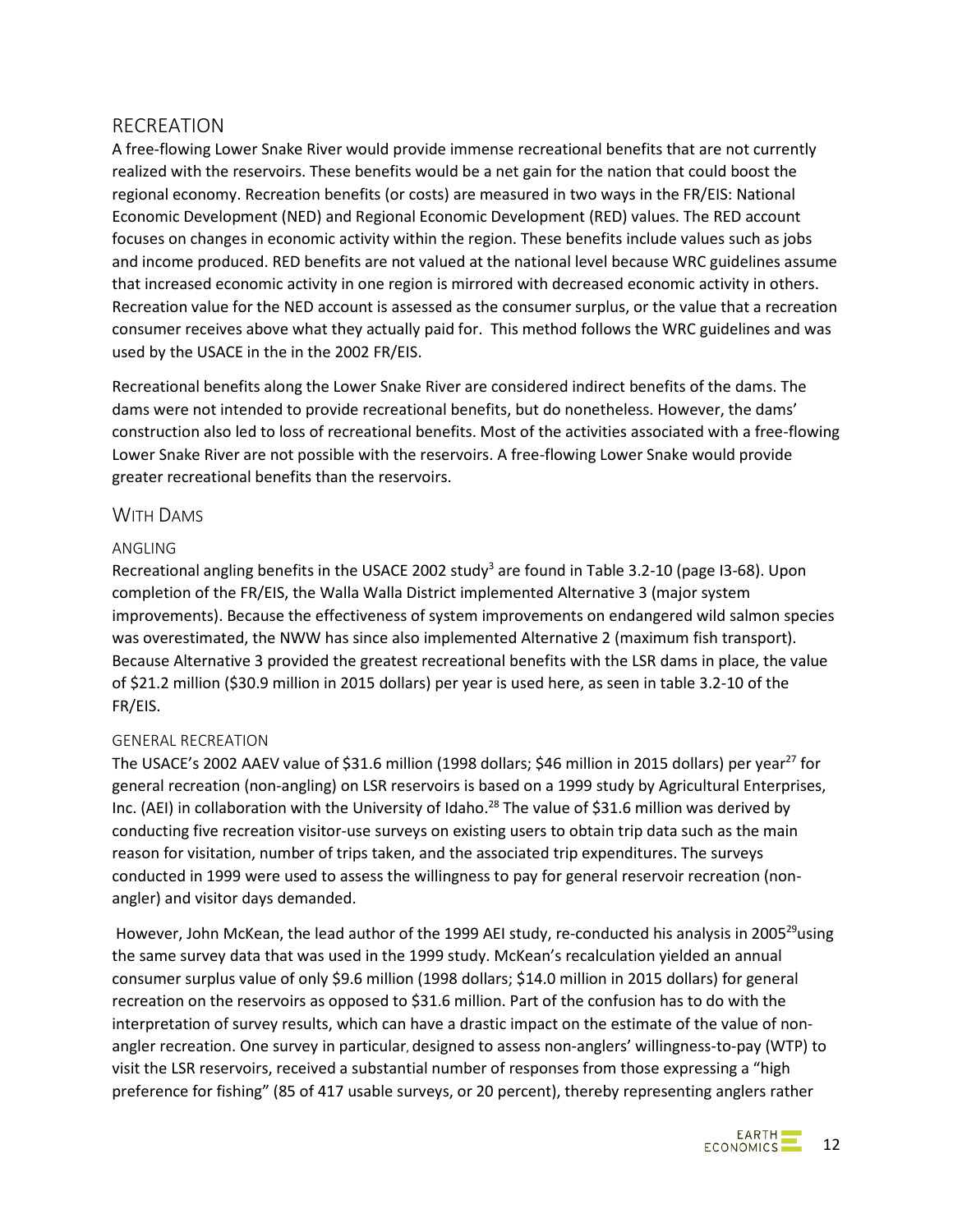than non-anglers. Based on all 417 surveys, the 1999 study estimated a WTP of \$71.31 per trip. With an average trips per year of 8.4, the total WTP was estimated at \$31.6 million per year (\$45.0 million in 2015 dollars), based on the estimated 52,984 unique non-anglers per year. These 417 "non-anglers" did in fact include those expressing a "high preference for fishing".

When McKean (2005) excluded those respondents who had indicated a high preference for fishing (effectively dropping 85 respondents assumed to be anglers, leaving a population of 332 non-angler respondents), he calculated the WTP at \$24.65 per trip (\$29.96 in 2015 dollars), or \$206.17 per nonangler per year (\$250.55). This results in a total non-angler recreational value for the LSR reservoirs of only \$9.6 million per year (\$13.7 million in 2015 dollars). The distinction is important – recreationists who value fishing as one of their highest priorities should not have been included in the non-angler dataset. Their presence overstates the WTP estimates for non-anglers by \$46.66 per trip, and the annual AAEP values by \$22.0 million – well over three times the corrected value. Table 5 below shows the differences in interpretation of survey responses between the AEI study used in the 2002 FR/EIS and McKean's updated study in 2005.

|                                                           | AEI et al<br>1999 (1998\$) | 2015\$                | <b>McKean et</b><br>al 2005<br>(19985) | 2015\$               |
|-----------------------------------------------------------|----------------------------|-----------------------|----------------------------------------|----------------------|
| WTP per trip, all surveys (417<br>responses)              | \$71.31                    | \$101.59              |                                        |                      |
| WTP per trip, excluding likely anglers<br>(332 responses) |                            |                       | \$24.65                                | \$35.12              |
| Average trips per year                                    |                            | 8.364 (417 responses) |                                        | 7.36 (332 responses) |
| WTP per recreationist per year                            | \$596.44                   | \$849.68              | \$181.42                               | \$258.45             |
| Unique non-anglers visiting the LSR                       |                            | 52,984                |                                        |                      |
| AAEV of non-anglers visiting the LSR                      | \$31,601,610*              | \$45,019,760          | \$9,612,569                            | \$13,693,930         |
| Net Present Value (NPV)                                   |                            | \$653,976,070         |                                        | \$198,926,423        |

**TABLE 5: CORRECTING BIAS IN SURVEY RESULTS FOR NON-ANGLER RECREATION**

*\*The difference with the value reported in USACE 2002 (\$31.578M) appears to stem from rounding error.*

Thus, given the existing studies and assumptions behind the derivation of different values, we would recommend using McKean's 2005 work, a single demand function which provides the average WTP value across all non-angling activities, \$181.42 per person per year (\$220.47 in 2015 dollars). This value is found by multiplying the WTP per trip (\$24.65) by the estimated trips per non-angler per year (7.36 for the corrected non-angler survey respondents). Further investigation into the validity of multiple demand functions for this dataset would be required to include those values in a direct comparison with the regression used in AEI 1999 study and 2002 LSR feasibility report.

#### TOTAL RESERVOIR RECREATION

Assuming that all angler-related estimates are accurate, correcting for the bias in the 1999 interpretation of the non-angler survey responses (subtracting for high fishing preference) results in a total contribution of recreational activities of \$30.8 million (\$44.9 million in 2015 dollars). Table 3.2-10 summarizes the values provided in the original study, those adjusted for McKean's' 2005 update to the value of recreation, and then values adjusted to 2015 dollars.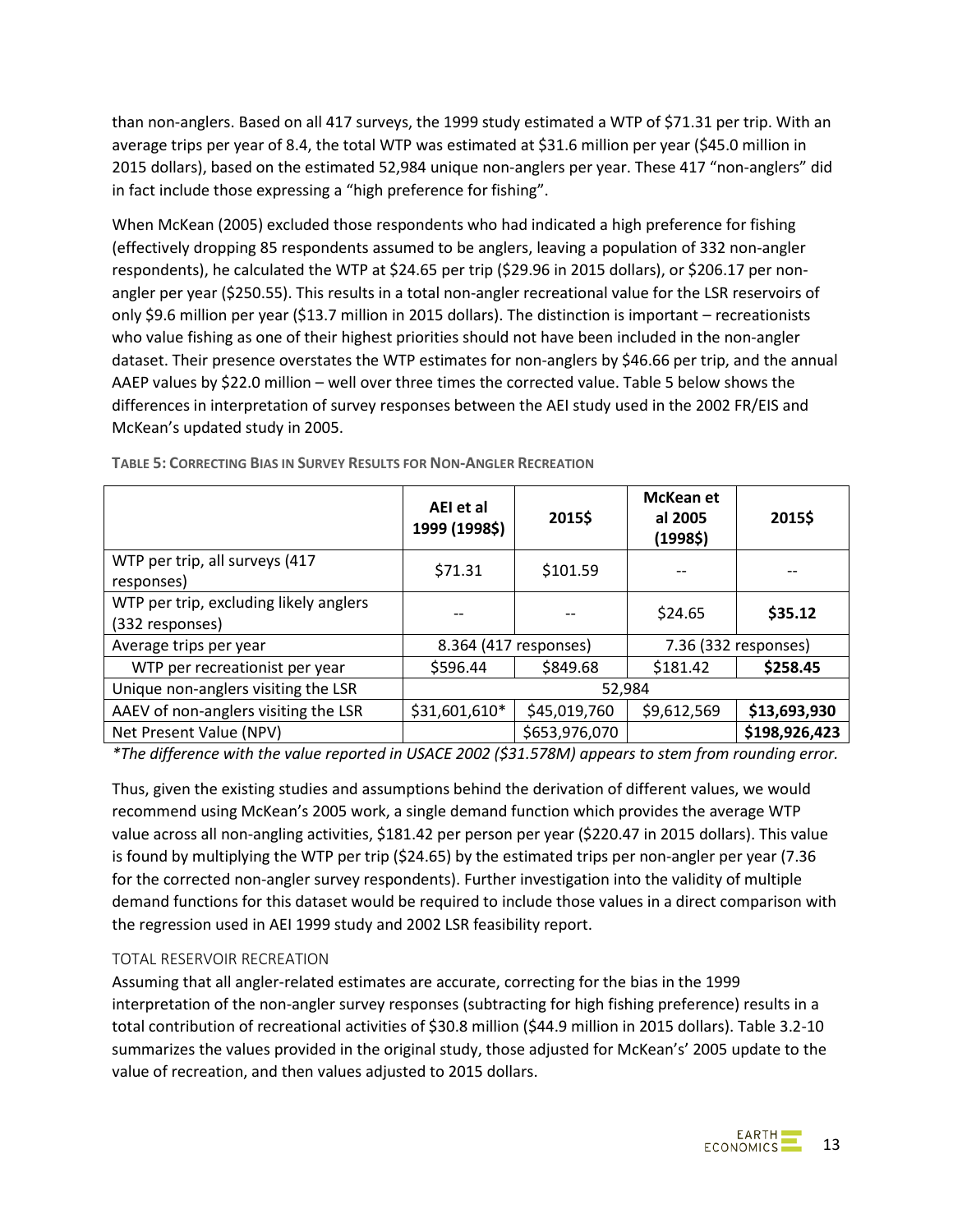**TABLE 6. ADJUSTING RESERVOIR RECREATION VALUES**

| Table 3.2-10 FR/EIA - Annualized (AAEV) Value of       |                 |          |         |
|--------------------------------------------------------|-----------------|----------|---------|
| Recreation Benefits over 100 Years (\$ millions) (1998 |                 | Adjusted |         |
| dollars) (6.875 percent discount rate)                 | 2002 FR/EIS     | Estimate |         |
|                                                        | (Alt 3, 1998\$) | (19985)  | 2015\$  |
| <b>General Recreation</b>                              | \$31.60         | \$9.61   | \$14.00 |
| Angling                                                |                 |          |         |
| <b>Resident and Steelhead</b>                          | \$2.08          | \$2.08   | \$3.03  |
| Steelhead-Tributaries                                  | \$18.96         | \$18.96  | \$27.61 |
| Salmon-Tributaries                                     | \$0.18          | \$0.18   | \$0.26  |
| <b>Total Recreational Fishing</b>                      | \$21.21         | \$21.21  | \$30.89 |
| <b>Total General Recreation and Angling</b>            | \$52.81         | \$30.83  | \$44.90 |

#### BREACH DAMS

#### ANGLING

Angling benefits in a dam breach scenario were estimated using information from the 2002 FR/EIS. It should be noted that more current studies have shown greater angling benefits from the removal of the Lower Snake River Dams than presented in the FR/EIS. These studies, however, are not directly comparable with the FR/EIS due to methodological differences in terms of the chosen study area and estimation methods. Nevertheless, newer studies estimate that the type of activities that would take place and the amount of fish present would increase the value gained by recreationalists above that of the NWW's original 2002 estimates.<sup>30</sup>

For this report, angling benefits of \$86.8 million (\$126.4 million in 2015 dollars) are assumed. These estimates are considered to be conservative given the findings of more current studies. Further information on this point estimate can be found in Table 3.2-10 on page I3-68 of the FR/EIS.

#### GENERAL RECREATION

A free-flowing Snake River would open up new recreational opportunities such as jet-boating, rafting, and increased wildlife viewing, camping and hiking. When the original FR/EIS was conducted, the Drawdown Economics Workgroup produced four estimates for recreation based on a rigorous survey. This survey was conducted in Washington, Idaho, Oregon, Montana, and California and was used to identify the type and number of recreation users that would visit a free-flowing Lower Snake River. Survey recipients were asked whether they would "Definitely Visit", "Probably Visit", "Probably Not Visit", or "Definitely Not Visit" a free-flowing Lower Snake River. From this, a consumer surplus value can be obtained from survey respondent's willingness to pay through a travel cost demand model, referred to as the "High NED" value. The total NED value is the product of consumer surplus and total general recreation visits.

The FR/EIS uses an NED value that assumes visitation only by survey respondents that indicated they 'definitely' or 'probably' would visit, but assumes that survey non-respondents would not visit. This estimate was considered the "Middle Use 2" estimate, or the middle-high estimate. The FR/EIS also negated the findings of the travel cost demand model, and assumed a consumer surplus value obtained from the reservoir fishing analysis, which is referred to as the "Low NED" value. The point estimate used in the FR/EIS is \$86.5 million (2015 dollars, \$59.5 million in 1998).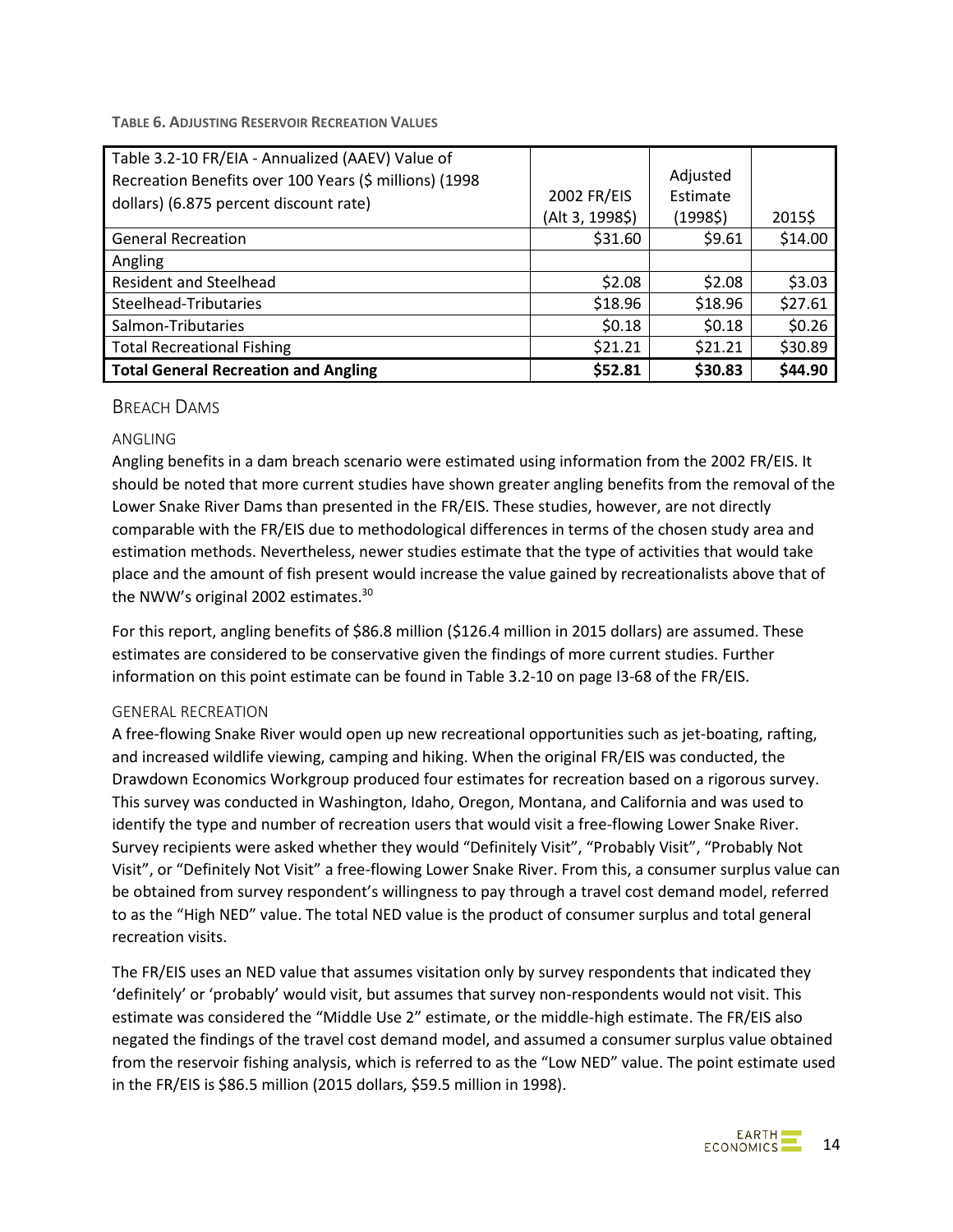Earth Economics conducted a thorough analysis of the study used in the FR/EIS and recommends a point estimate that falls between the high and middle-high estimate. This estimate assumes that visitation will be the greatest during the first four years following dam removal, by assuming that all respondents indicating they would "definitely" and "probably" visit, would in fact visit. In years 5-100, California respondents that marked they would "definitely" visit would visit, while "probably" (yes) respondents would not visit. Response assumptions for Washington, Idaho, Oregon, and Montana stay consistent through years 1-100, assuming visitation by "definitely" and "probably" (yes) responses.

Based on these assumptions, we recommend using NED benefits for general river recreation of \$1.4 billion<sup>31</sup> per year (2015 dollars; \$942 million in 1998). This estimate conforms to current and established best practices on survey-derived data.

#### TOTAL RECREATION

Assuming angling recreation benefits of \$126.4 million and general river recreation benefits of \$1.4 billion per year, the new point estimate for AAEV over 100 years at a 6.875 percent discount rate is now \$1.5 billion.

#### COMMERCIAL FISHING

The current value of commercial fishing has not been calculated, and the PATH and DREW workgroups that conducted the estimates used in the FR/EIS report provided only projections of fish counts, and the marginal contribution of Alternatives 2 through 4. However, based on these values, it is possible to approximate the actual economic contributions of each alternative. By dividing the marginal benefit of Alternatives 2 through 4 [\(Table 7\)](#page-16-0) by the marginal increases in harvest levels for each (se[e Table 8\)](#page-17-0), it is possible to calculate a per-fish value for each commercial fishery for each alternative (see [Table 9\)](#page-17-1). Applying the average value per fish to the original harvest estimates, it is possible to re-estimate the average annual contribution for all four alternatives (see [Table 10\)](#page-17-2).

<span id="page-16-0"></span>**TABLE 7: ESTIMATED NET AVERAGE ANNUAL COMMERCIAL FISHING EFFECTS (1998 DOLLARS) 32**

<span id="page-16-1"></span>

| AAEV @ 6.875% Discount Rate | Alt <sub>2</sub> | Alt3 | Alt4 |                                       |
|-----------------------------|------------------|------|------|---------------------------------------|
| Ocean                       |                  |      |      | \$0 \$12,340 \$380,650                |
| In-river                    |                  |      |      | \$159,770 \$145,530 \$1,105,800       |
|                             |                  |      |      | Total \$159,770 \$157,870 \$1,486,450 |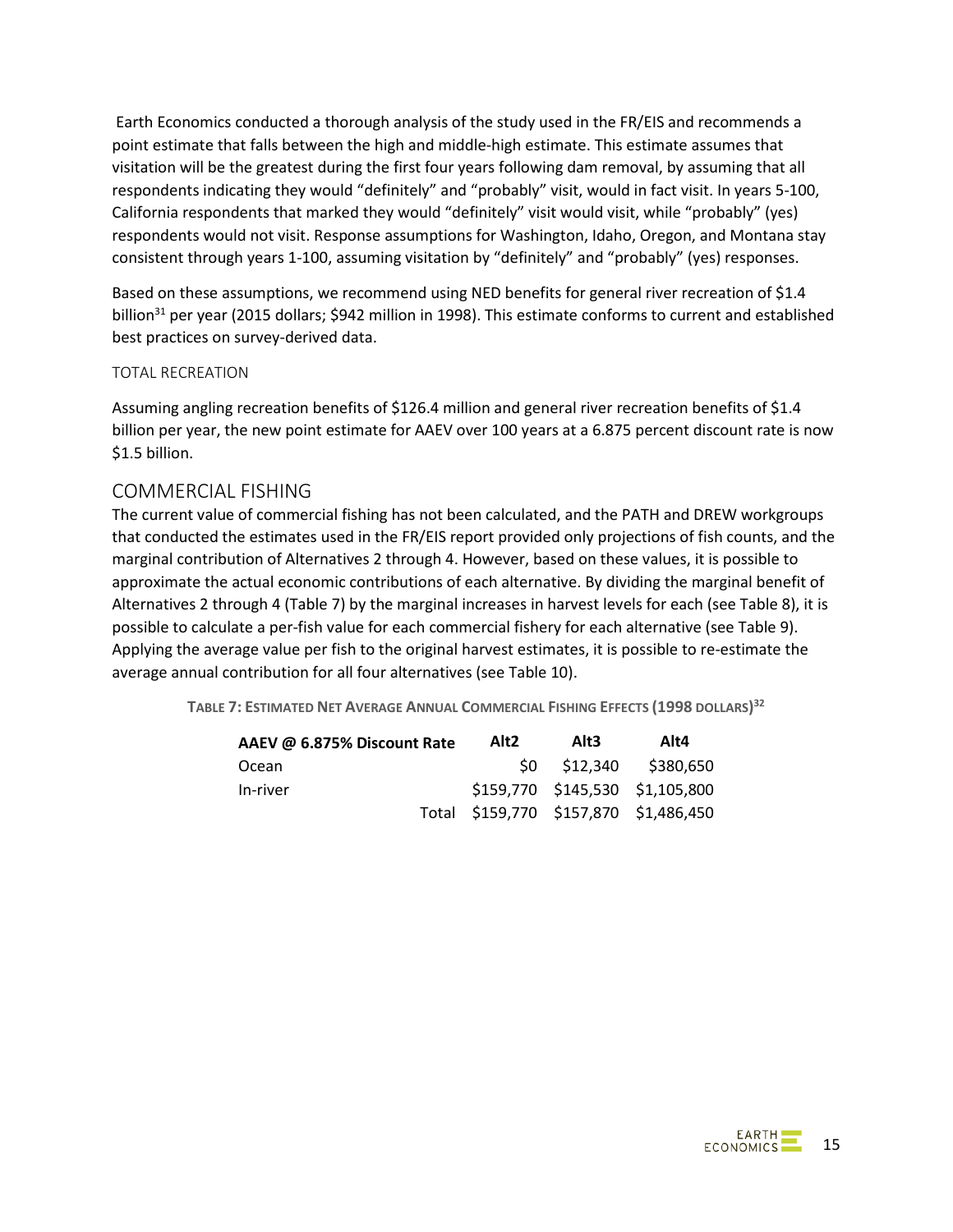| <b>Commercial Harvest (number of fish)</b> |                   | Alt1    | Alt <sub>2</sub> | Alt <sub>3</sub> | Alt4    |
|--------------------------------------------|-------------------|---------|------------------|------------------|---------|
| Ocean                                      |                   | 3,596   | 3,596            | 4,329            | 30,050  |
| <b>Marginal gains</b>                      |                   |         | 0                | 733              | 26,454  |
| In-river                                   |                   |         |                  |                  |         |
| Non-treaty                                 |                   | 2,387   | 2,655            | 2.852            | 20,078  |
| Hatchery                                   |                   | 51,679  | 60,533           | 57,986           | 132,257 |
| <b>Treaty Indian</b>                       |                   | 101,869 | 108,491          | 106,792          | 169,125 |
|                                            | Subtotal In-river | 155,935 | 171,679          | 167,630          | 321,460 |
| <b>Marginal gains</b>                      |                   |         | 15,744           | 11,695           | 165,525 |
| Subtotal Commercial                        |                   | 159.531 | 175,275          | 171,959          | 351,510 |
| <b>Total marginal gains</b>                |                   |         | 15.744           | 12,428           | 191.979 |

<span id="page-17-0"></span>Table 8: Projected Harvest for Commercial Fisheries for Year 25 (USACE 2002)<sup>32</sup>

**TABLE 9: ESTIMATED VALUE PER FISH (1998 DOLLARS)**

<span id="page-17-1"></span>

| Value per fish Alt2 | Alt3                      | Alt4            | Average value per fish |
|---------------------|---------------------------|-----------------|------------------------|
| Ocean               |                           | \$16.83 \$14.39 | \$15.61                |
| In-river            | $$10.15$ $$12.44$ $$6.68$ |                 | \$9.76                 |

**TABLE 10: ESTIMATED AVERAGE ANNUAL COMMERCIAL FISHING EFFECTS (1998 DOLLARS)**

<span id="page-17-2"></span>

| AAEV @ 6.875% Discount Rate                                          | Alt1     | Alt <sub>2</sub> | Alt3                                                  | Alt4      |
|----------------------------------------------------------------------|----------|------------------|-------------------------------------------------------|-----------|
| Ocean                                                                | \$56.141 | \$56.141         | \$68,481                                              | \$449,131 |
| In-river                                                             |          |                  | \$1,521,527 \$1,681,297 \$1,826,827 \$2,932,627       |           |
|                                                                      |          |                  | Total \$1,577,668 \$1,737,438 \$1,895,308 \$3,381,758 |           |
| $(2015$ dollars) $$2,297,162$ $$2,529,795$ $$2,759,661$ $$4,924,006$ |          |                  |                                                       |           |

#### WITH DAMS

Table 7 in the previous section illustrates the benefits commercial fisheries receive with dams. Because commercial fishing values have not been updated, benefits under Alternative 3 (major system improvements) are assumed to be accurate. Given this assumption, we recommend using a point estimate from commercial fishing of \$1.9 million (2.8 million in 2015 dollars). It should be noted that although reported salmon counts have increased since 2000, wild salmon stocks have not recovered as predicted under Alternative 3 and have in fact declined, even with the additional implementation of Alternative 2.<sup>33</sup> The increase in total salmon counts is a result of increased hatchery production.

#### BREACH DAMS

Table 7 in the previous section illustrates the benefits commercial fisheries would receive without the dams. Due to commercial fishing values not being updated, benefits under Alternative 4 (dam breaching) are assumed to be accurate. This analysis uses a point estimate from commercial fishing of \$3.4 million (\$4.9 million in 2015 dollars).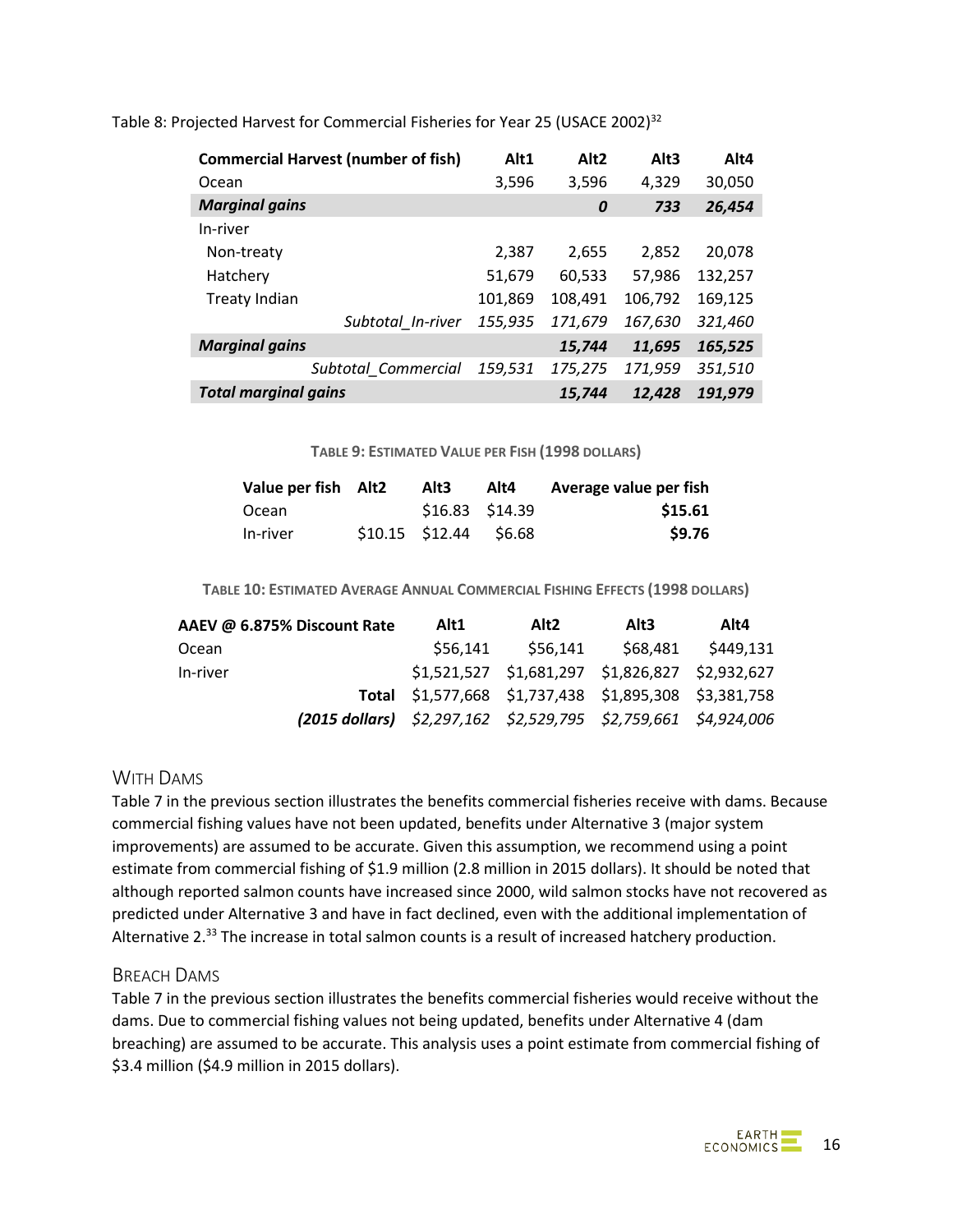### TRIBAL FISHING

In the 2002 USACE study, information on Treaty Indian fisheries was based on the work of the DREW Anadromous Fish Workgroup. The DREW workgroup includes In-river Treaty Indian Fisheries within the Commercial Fisheries category. However, what was not economically accounted for in the 2002 study were the costs incurred by traditional native peoples. The reservoirs prevent the full breadth of historical traditions such as fishing, hunting, harvesting berries and roots, and religious and cultural ceremonies.

### WATER SUPPLY

Approximately 34,000 acres of irrigated farmland use the reservoirs produced by the Lower Snake River dams for water supply. Should the dams be breached, these farms would either need to drill wells to reach the aquifers or modify their water withdrawal systems. The water supply values do not reflect the value of the water that is supplied, but the modification costs that would be incurred if the dams were to be breached. Because of this, there are no costs or benefits associated in the "with dams" scenario.

#### WITH DAMS

Although the Snake River reservoirs provide irrigation to approximately 37,000 acres of farmland, the costs versus benefits have not been calculated as the 2002 FR/EIS assessed this as a net change over the existing with dam condition.

#### BREACH DAMS

There have been no additional studies conducted on the cost of not having a reservoir for irrigation, and therefore the point estimate used in the analysis is the \$15.4 million (\$22.5 million in 2015 dollars)<sup>34</sup> estimate from the 2002 FR/EIS. However, review to date indicates that the pumping capacity used to calculate these increased pumping costs is significantly overstated. The FR/EIS shows that the increased pumping costs would yield 1 foot of water across 37,000 acres every 19 days. The FR/EIS also assumes that the land would no longer be used for crop production, as opposed to switching to crops that demand less water, e.g., wheat or wine grapes.

### IMPLEMENTATION, OPERATIONS, AND MAINTENANCE

Costs associated with the dam are all considered costs of either hydropower or navigation. According to the 2002 FR/EIS,<sup>35</sup> 91% of the costs can be attributed to the dams for hydropower purposes, with the remaining 9% being allocated to navigation. Although these costs vary by dam, this report looks at the costs and benefits associated with all four Lower Snake River Dams, and therefore an average is used (91%/9%).

Our analysis uses updated cost values to the 2002 FR/EIS. Waddell (2015) reevaluated Appendix E of the 2002 FR/EIS, which outlines the cost estimates of maintaining the existing Snake River system and implementing Alternative 3, major systems improvements. To arrive at updated cost values, Waddell synthesized data collected from the NWW Civil Works Activities report (2012), Bonneville Power Administration's Integrated Program Review (2014), and the Lower Snake River Programmatic Sediment Management Plan (2014). Without transparent cost reporting from NWW and BPA, the inclusion of estimates by Waddell provides the best available updated picture of costs. Should further data become available, an independent assessment of operating costs should be undertaken.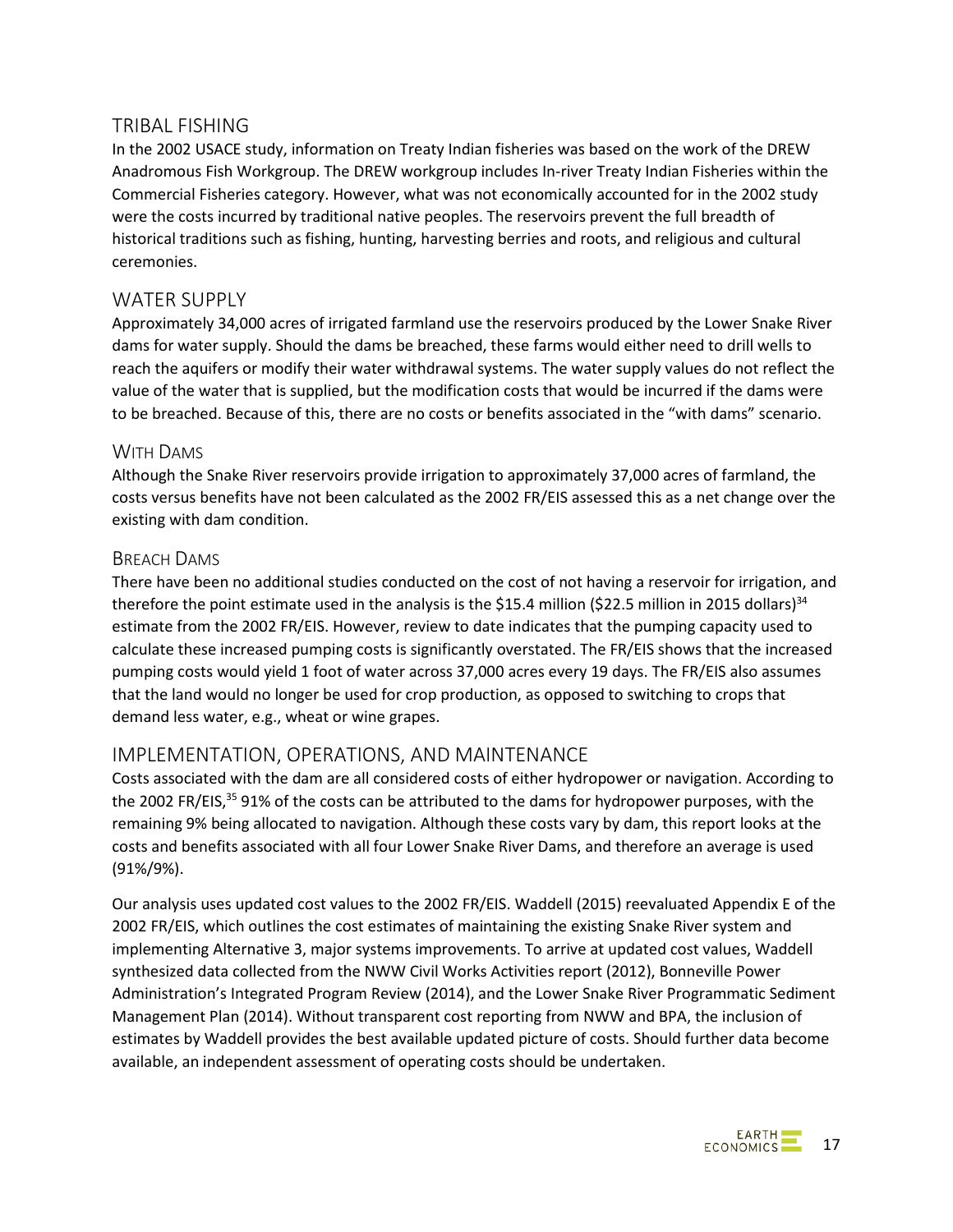According to Waddell,<sup>36</sup> the 2002 FR/EIS underestimated the costs of keeping the dams with improvements by at least \$224.0 million per year (2015 dollars) and overestimated the costs of breaching the dams by \$38.6 million (2015 dollars)<sup>q</sup>. Waddell's analysis does include the Bureau of Reclamation flow augmentation costs<sup>r</sup> noted in the FR/EIS, but these cost have substantially increased since the agreements were signed around 2005.<sup>37</sup>

#### WITH DAMS

Cost estimates for maintaining the dams include six major cost categories: Improving Fish Passage (system improvement costs as required by the Endangered Species Act), Operations and Maintenance Costs, Turbine Rehab Costs, Lower Snake River Compensation Plan Cost, BPA Power Service Cost, and Navigation and Flow Conveyance Dredging.<sup>5</sup>

Waddell's updated cost for maintaining the Lower Snake River dams is \$296 million (in 2015 dollars) based on an annual average equivalent over 100 years with a discount rate of 6.875%, beginning in 2015. The NWW originally estimated that maintaining the dams would only cost \$56.5 million per year (\$72.0 million in 2015 dollars). The NWW underestimated the cost of maintaining the dams by \$224.0 million (2015 dollars) per year.

### BREACH DAMS

If the NWW were to breach the dams, Waddell finds that the annual average equivalent cost would be \$28.8 million (in 2015 dollars). Most of the costs of breaching would arise within the first 10 years. Once major construction and mitigation programs have ended, maintenance costs from river recreation upkeep would remain.

## ADDITIONAL CONSIDERATIONS

The 2002 FR/EIS made assumptions concerning the 40,000 acres of project lands that precluded any analysis of economic benefits that could be derived through return of some of this land to agricultural use, which was mostly viniculture and orchards. (Prohibition caused a shift to nearly all orchard). While a detailed evaluation of the possible benefits was beyond the scope of effort contained in this report, Waddell conducted a cursory review to establish the economic plausibility of such reuse while allowing for maximum restoration and preservation of riparian and other adjacent lands providing ecological service to the natural flora and fauna. Review of the 1934 surveys, historical research and other information contained in the FR/EIS shows that 4-5000 acres could be put back into high value, (e.g., viniculture and orchards). This land, once transferred to the state, could yield at least \$20 million/year in leases based on unirrigated acreage suitable for viniculture and nearly twice that if irrigated. Since viniculture requires only a fraction of the 34,000 acres of irrigation noted for the crops currently under irrigation on Ice Harbor pool, more than sufficient water and water rights are available to offset the FR/EIS claim of a \$15 million year cost through lost irrigation. However, this number is based on excessive water use. It should be noted that under Washington State Department of Natural Resource ownership, the lease or income from land sales could be used to fund education expenses in the state. In addition to this direct benefit to the state's education budget and thus the taxpayer, additional direct,

<sup>&</sup>lt;sup>q</sup> Assumes AAEV breaching costs of \$67.318M (\$31.6M, 1998 dollars).

<sup>r</sup> Contracts to ensure a specified amount of water flows downstream to the Snake River Dams.

<sup>s</sup> System Improvements and Turbine Rehab do not occur in every year, while the other costs are ongoing.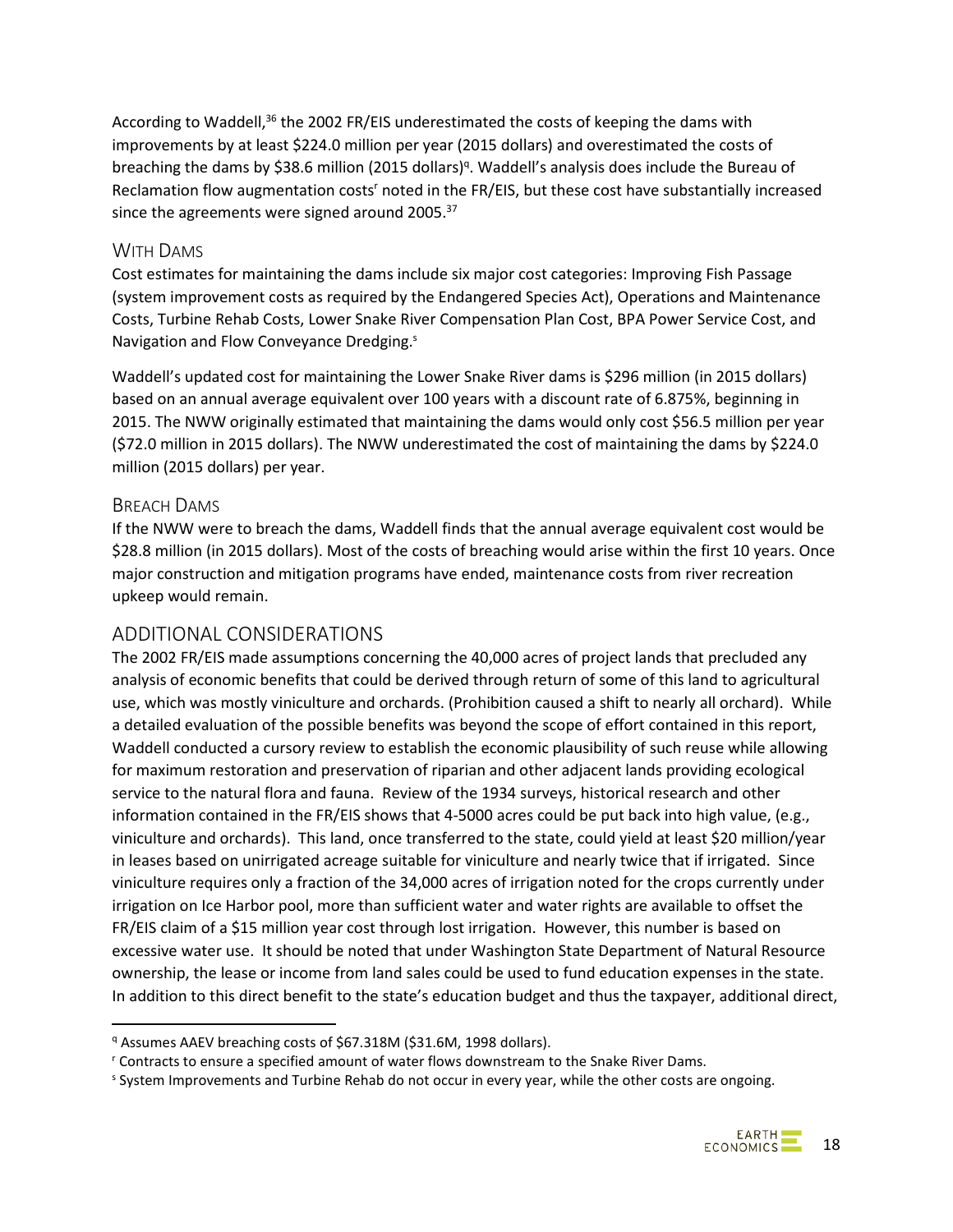indirect and tax revenues what be realized from a vibrant viniculture and associated infrastructure such as rustic inns, restaurants, and float tasting tours in the Lower Snake Valley. This is all in addition to the recreation benefits noted elsewhere in this report. Further study will be conducted to determine the full scope of these benefits.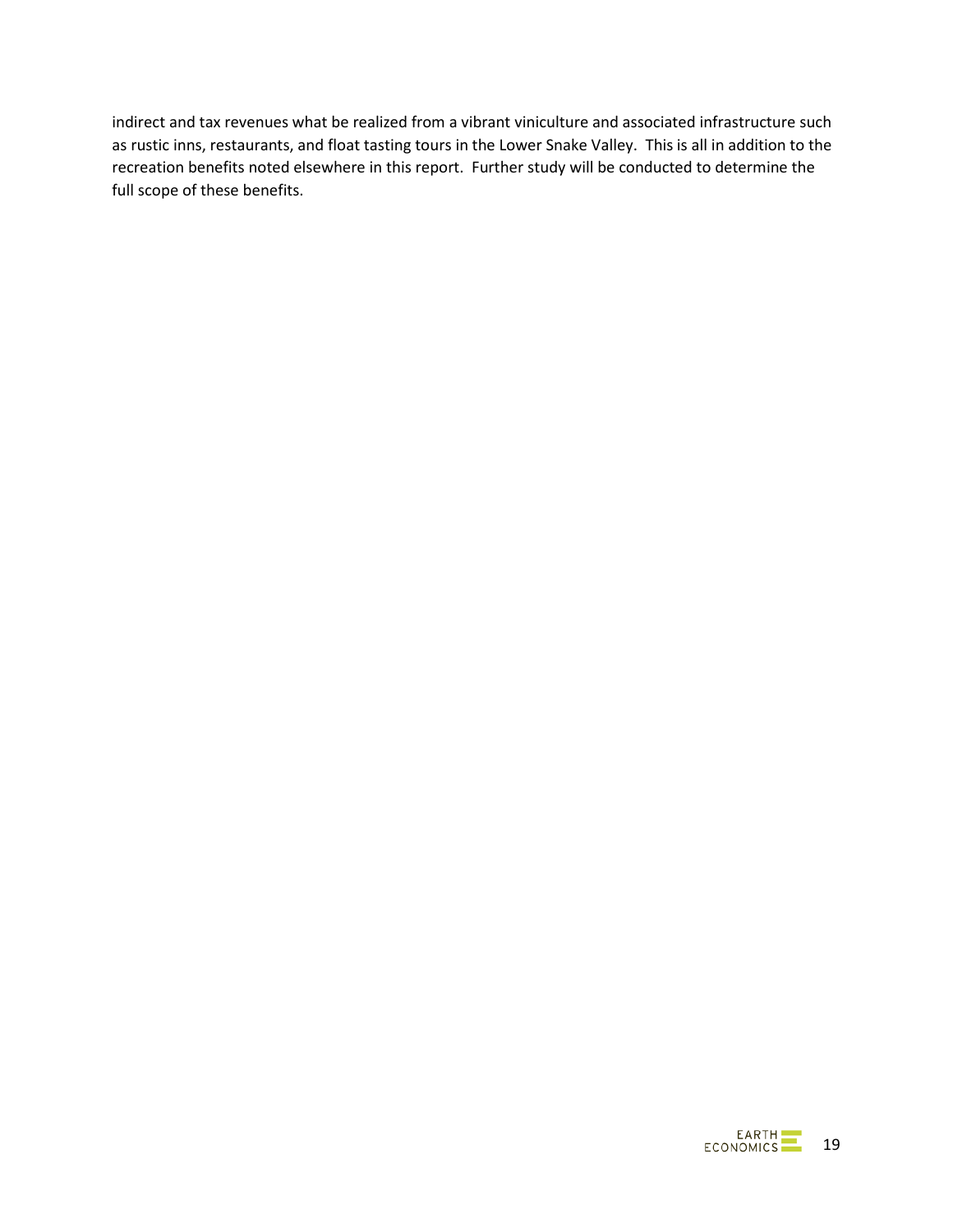## CONCLUSIONS

This report provides a benefit-cost analysis of two scenarios: keeping the four LSR dams in place or breaching the dams. It is clear that keeping the dams is no longer beneficial to the nation, Northwest ratepayers, or the regional economy. The recreation and tourism values alone trump any benefit that may be provided by hydropower and navigation benefits to farmers from removing the dam. As was found in the accompanying RED analysis, the jobs provided by a thriving recreation community could easily replace any jobs lost by the removal of the four dams. In addition, the removal of the dams will give the dwindling wild salmon species the fighting chance needed to combat issues surrounding climate change. It is clear that the four LSR dams do not provide sufficient benefit to the nation or to the regional economy. The river should thus be restored to its near natural state.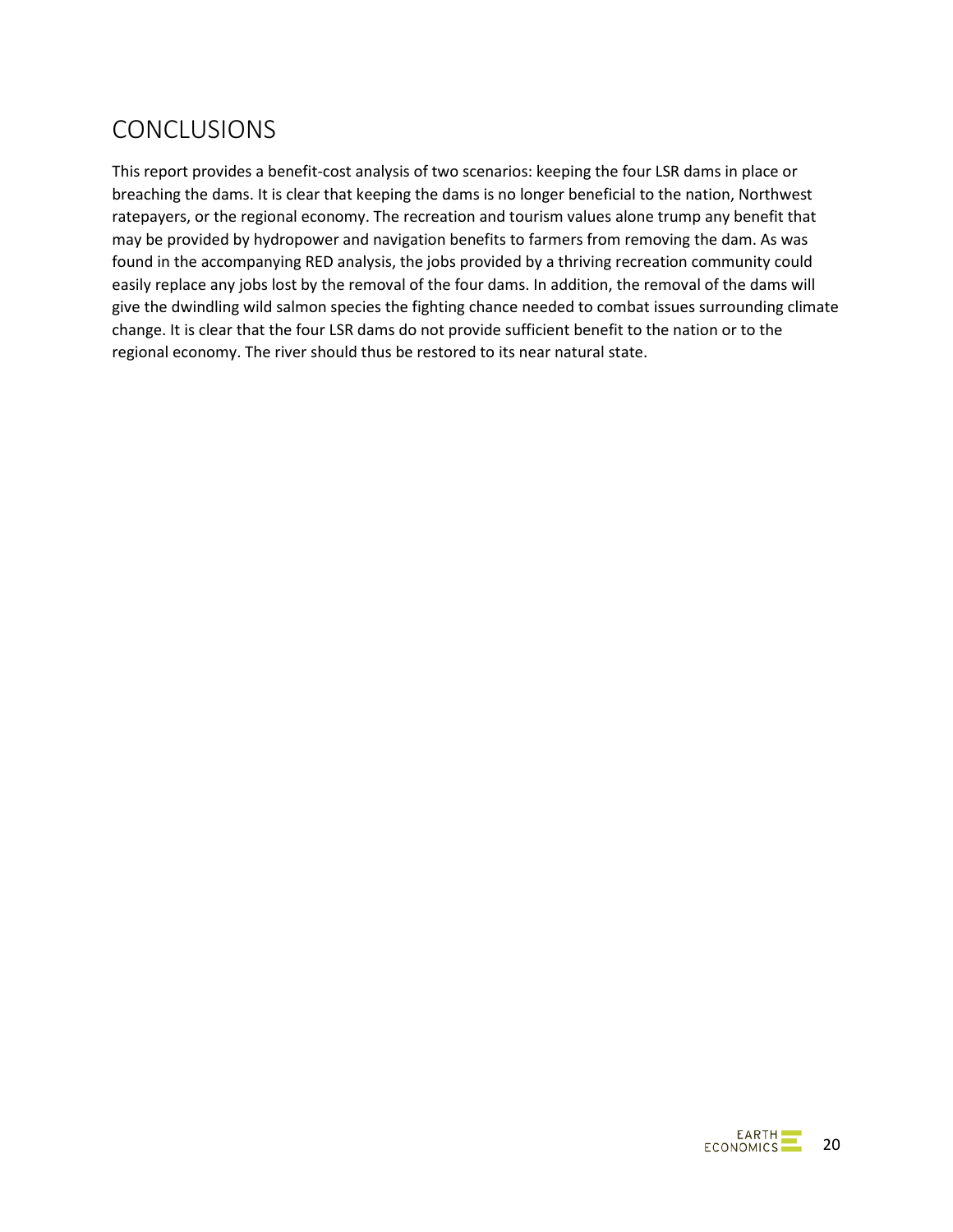## APPENDIX A: INFLATED SHIPMENT PROJECTIONS FOR LOWER SNAKE RIVER WATERWAY BY WALLA WALLA DISTRICT IN THE FR/EIS

|                      |      | Observed |      |      |      |      |      |      |      |      |      | Projected |      |      |      |
|----------------------|------|----------|------|------|------|------|------|------|------|------|------|-----------|------|------|------|
|                      | 1987 | 1988     | 1989 | 1990 | 1991 | 1992 | 1993 | 1994 | 1995 | 1996 | 2002 | 2007      | 2012 | 2017 | 2022 |
| Grain                | 2906 | 3981     | 2532 | 3109 | 3241 | 2612 | 2706 | 3135 | 3471 | 2821 | 3647 | 3799      | 3798 | 3892 | 4052 |
| Wood Chips and       |      |          |      |      |      |      |      |      |      |      |      |           |      |      |      |
| Logs                 | 461  | 394      | 320  | 304  | 375  | 500  | 854  | 910  | 857  | 530  | 694  | 694       | 694  | 694  | 694  |
| Petroleum            | 117  | 105      | 115  | 108  | 106  | 108  | 129  | 137  | 144  | 95   | 127  | 136       | 145  | 156  | 167  |
| <b>Wood Products</b> | 46   | 52       | 45   | 42   | 74   | 61   | 45   | 58   | 68   | 28   | 66   | 79        | 101  | 128  | 148  |
| Other                | 96   | 127      | 203  | 166  | 159  | 80   | 57   | 74   | 82   | 85   | 97   | 110       | 128  | 148  | 167  |
| Total                | 3626 | 4659     | 3215 | 3729 | 3955 | 3361 | 3791 | 4314 | 4622 | 3559 | 4631 | 4818      | 4866 | 5018 | 5228 |

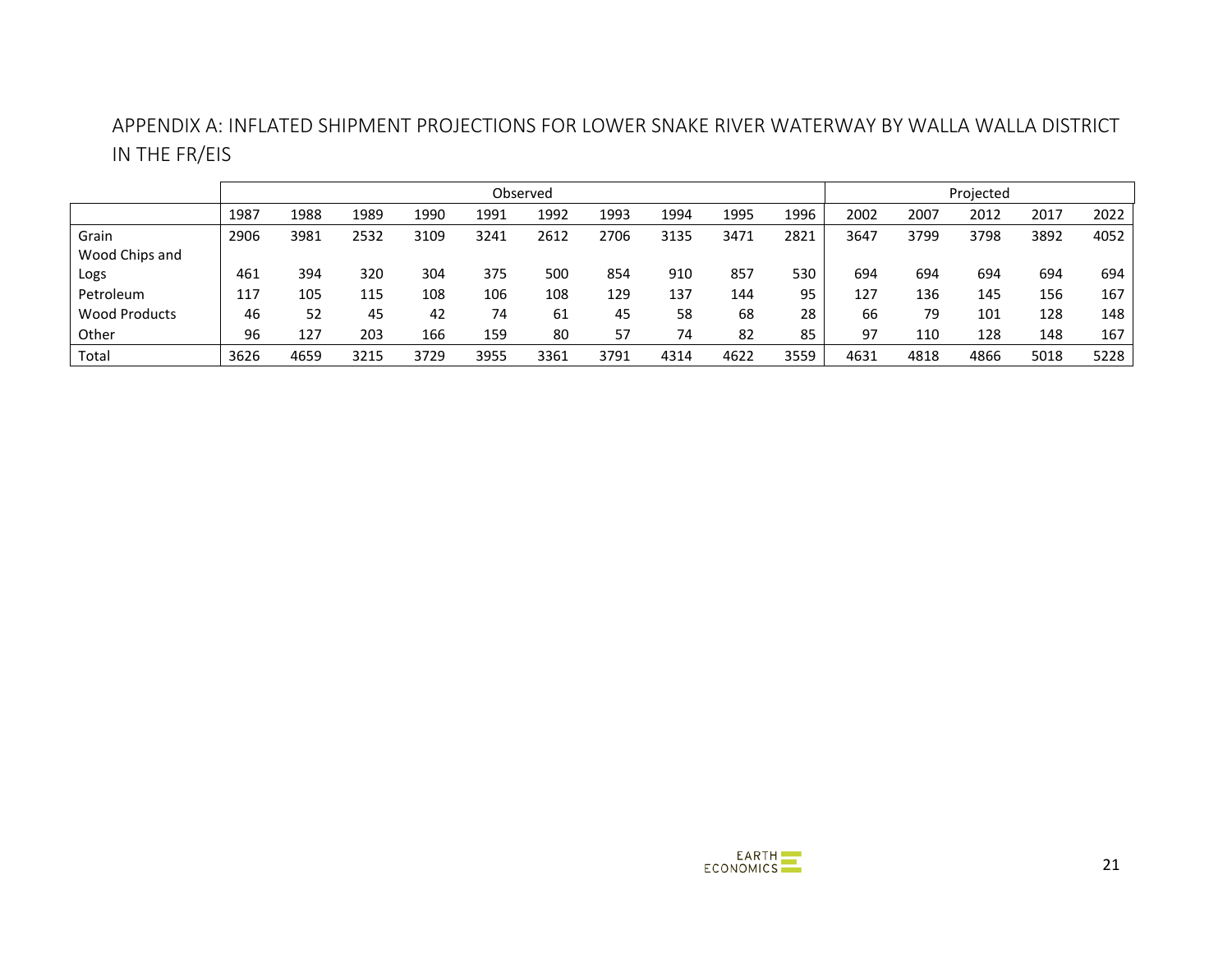## APPENDIX B: CONTRIBUTION ANALYSIS BY COUNTY

#### VALUES IN THOUSANDS, 2015 USD

|                          |                               |               |               |            |                 |            | <b>Walla</b> |            |
|--------------------------|-------------------------------|---------------|---------------|------------|-----------------|------------|--------------|------------|
|                          |                               | <b>Totals</b> | <b>Asotin</b> | Columbia   | <b>Franklin</b> | Garfield   | <b>Walla</b> | Whitman    |
|                          | Expenditures                  | \$501,100     | \$120,374     | \$23,607   | \$141,785       | \$30,149   | \$50,468     | \$134,717  |
|                          | Leakages                      | $-$117,285$   | $-59,100$     | $-510,301$ | $-532,600$      | $-$13,734$ | $-56,489$    | $-550,680$ |
|                          | <b>Direct</b>                 | \$287,787     | \$81,605      | \$11,004   | \$84,980        | \$13,716   | \$30,444     | \$66,038   |
| $\overline{\phantom{0}}$ | Contribution                  |               |               |            |                 |            |              |            |
| Year                     | Indirect                      | \$47,851      | \$14,942      | \$1,306    | \$11,200        | \$1,662    | \$5,797      | \$9,097    |
|                          | Contribution                  |               |               |            |                 |            |              |            |
|                          | Induced                       | \$48,177      | \$14,727      | \$996      | \$13,004        | \$1,037    | \$7,737      | \$8,902    |
|                          | Contribution                  |               |               |            |                 |            |              |            |
|                          | Total<br>Contribution         | \$383,815     | \$111,274     | \$13,307   | \$109,185       | \$16,415   | \$43,978     | \$84,037   |
|                          |                               | \$291,557     | \$74,505      | \$13,138   | \$77,419        | \$19,536   | \$28,830     | \$78,130   |
|                          | Expenditures                  |               |               |            |                 |            |              |            |
|                          | Leakages                      | $-588,505$    | $-524,535$    | $-55,808$  | $-517,361$      | $-59,067$  | $-54,319$    | $-530,453$ |
|                          | <b>Direct</b><br>Contribution | \$152,485     | \$36,577      | \$6,058    | \$46,743        | \$8,747    | \$16,961     | \$37,399   |
| LN                       | Indirect                      | \$24,932      | \$6,674       | \$713      | \$6,151         | \$1,046    | \$3,193      | \$5,085    |
| Year                     | Contribution                  |               |               |            |                 |            |              |            |
|                          | Induced                       | \$25,635      | \$6,718       | \$558      | \$7,164         | \$676      | \$4,357      | \$5,192    |
|                          | Contribution                  |               |               |            |                 |            |              |            |
|                          | Total                         | \$203,052     | \$49,969      | \$7,330    | \$60,058        | \$10,470   | \$24,511     | \$47,677   |
|                          | Contribution                  |               |               |            |                 |            |              |            |
|                          | Expenditures                  | \$347,944     | \$86,848      | \$15,955   | \$94,739        | \$22,392   | \$34,652     | \$93,357   |
|                          | Leakages                      | $-$103,441$   | $-527,526$    | $-57,017$  | $-521,461$      | $-$10,323$ | $-54,903$    | $-535,896$ |
|                          | <b>Direct</b>                 | \$183,623     | \$43,423      | \$7,389    | \$57,033        | \$10,084   | \$20,589     | \$45,106   |
|                          | Contribution                  |               |               |            |                 |            |              |            |
| Year 10                  | Indirect                      | \$30,096      | \$7,931       | \$873      | \$7,510         | \$1,212    | \$3,894      | \$6,165    |
|                          | Contribution                  |               |               |            |                 |            |              |            |
|                          | Induced                       | \$30,784      | \$7,968       | \$676      | \$8,735         | \$773      | \$5,266      | \$6,191    |
|                          | Contribution                  |               |               |            |                 |            |              |            |
|                          | Total<br>Contribution         | \$244,504     | \$59,322      | \$8,938    | \$73,278        | \$12,070   | \$29,749     | \$57,461   |
|                          |                               |               |               |            |                 |            |              |            |
|                          | Expenditures                  | \$373,112     | \$75,222      | \$10,487   | \$89,523        | \$14,055   | \$38,910     | \$69,816   |
|                          | Leakages                      | $-$110,107$   | $-511,725$    | $-5831$    | $-$10,345$      | $-51,271$  | $-56,822$    | $-57,988$  |
|                          | <b>Direct</b>                 | \$197,522     | \$46,478      | \$7,983    | \$61,625        | \$10,681   | \$22,208     | \$48,546   |
|                          | Contribution                  | \$32,401      | \$8,492       | \$944      | \$8,116         | \$1,286    | \$4,207      | \$6,646    |
| Year <sub>20</sub>       | Indirect<br>Contribution      |               |               |            |                 |            |              |            |
|                          | Induced                       | \$33,083      | \$8,526       | \$729      | \$9,437         | \$817      | \$5,672      | \$6,636    |
|                          | Contribution                  |               |               |            |                 |            |              |            |
|                          | Total                         | \$263,005     | \$63,497      | \$9,656    | \$79,178        | \$12,784   | \$32,088     | \$61,828   |
|                          | Contribution                  |               |               |            |                 |            |              |            |
|                          |                               |               |               |            |                 |            |              |            |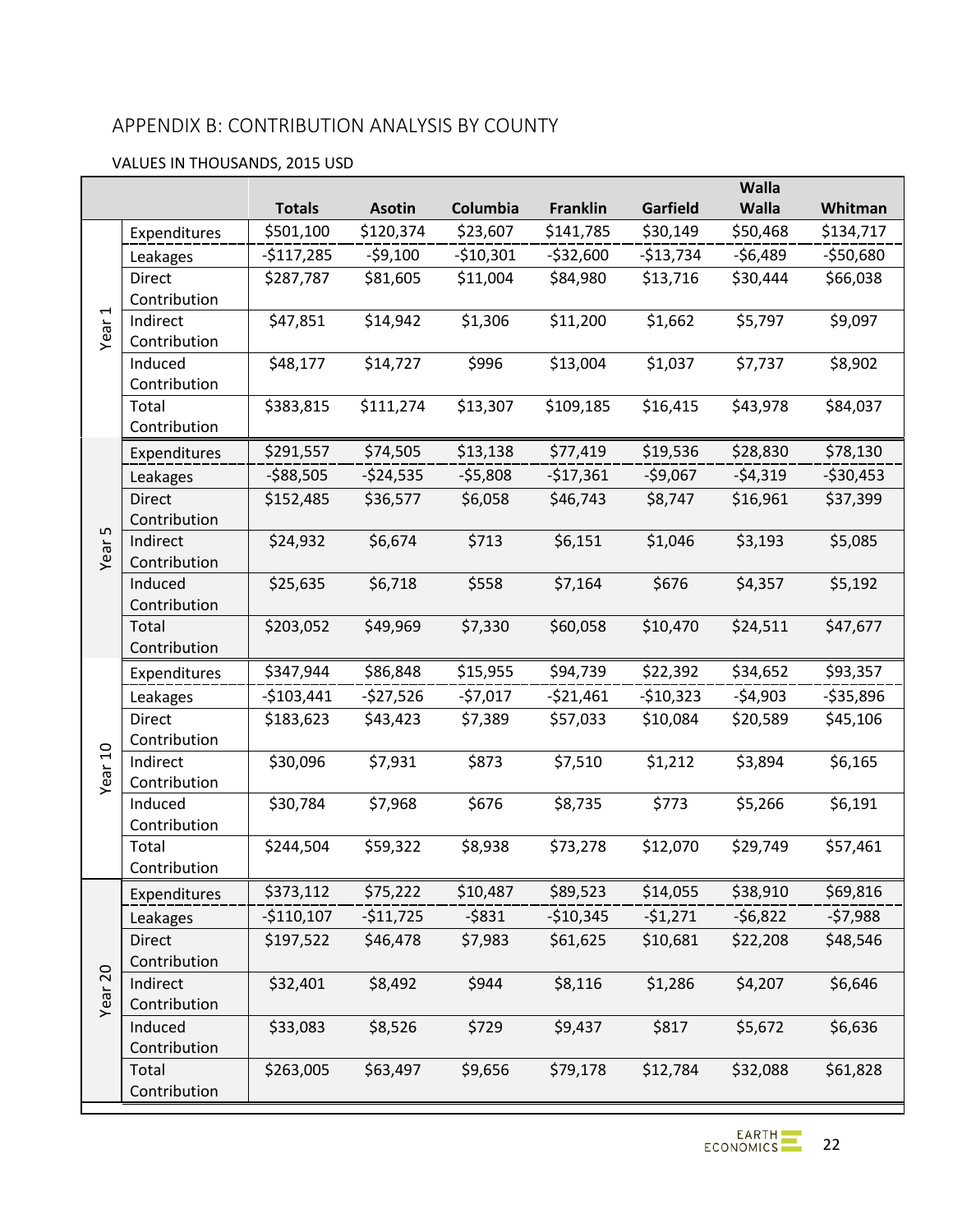#### Endnotes

<sup>4</sup> Hansen, W., Badger, D., 1991. National Economic Development Procedures Manual – Recreation. Volume IV. Evaluating Changes in the Quality of the Recreation Experience. U.S. Army Corps of Engineers Water, Resources Support Center, Institute for Water Resources. Fort Belvoir, Virginia. Available at:

<http://www.iwr.usace.army.mil/Portals/70/docs/iwrreports/91-R-7.pdf>

<sup>5</sup> Waddell 2016. (Personal communication, January 12, 2016)

<http://planning.usace.army.mil/toolbox/library/EGMs/EGM15-01.pdf>

<sup>7</sup> USACE-NWW, 2016. Snake River Production to Northwest Residential Use- Negating Aug Sep 2015. Available at: [http://www.nww.usace.army.mil/Portals/28/siteimages/Missions/Snake%20River%20Production%20to%20North](http://www.nww.usace.army.mil/Portals/28/siteimages/Missions/Snake%20River%20Production%20to%20Northwest%20Residential%20Use%20-%20Negating%20Aug%20%20Sep%202015.pdf) [west%20Residential%20Use%20-%20Negating%20Aug%20%20Sep%202015.pdf](http://www.nww.usace.army.mil/Portals/28/siteimages/Missions/Snake%20River%20Production%20to%20Northwest%20Residential%20Use%20-%20Negating%20Aug%20%20Sep%202015.pdf)

<sup>8</sup> EIA, 2015. Table 5. Electric power industry generation by primary energy source, 1990-2013. Available at: http://www.eia.gov/electricity/state/washington/

<sup>9</sup> Jones, A. 2015. Lower Snake River Dam Alternative Power Costs., citing BPA, 2014 Pacific Northwest Loads and Resources Study, January 2015, Table 1-6, PNW Regional Resources, OY 2016, 1937-Critical Water Conditions, pp.12, and RME.

<sup>10</sup> US Energy Information Administration. 2015. *State Electricity Profiles, Table 5. Electric power industry generation by primary energy source, 1990-2013.* Available at: [www.eia.gov/electricity/state.](http://www.eia.gov/electricity/state)

<sup>11</sup> Murphy, K. 2011. "Wind power and water power collide in the Northwest." *Los Angeles Times*, June 14; Smith, E. 2012. "Ratepayers Paying Wind Farmers Not to Produce Electricity - \$2.7 Million So Far This Year," *Washington State Wire*, September 19.

<sup>12</sup> Stepankowsky, A. 2012. "BPA releases plan to reimburse wind energy producers," *The Daily News* (Longview, WA), February 8.

<sup>13</sup> Washington Initiative 937. 2006. Available at: [www.sos.wa.gov/elections/initiatives/text/i937.pdf](http://www.sos.wa.gov/elections/initiatives/text/i937.pdf) (p 5, lines 13-21).

<sup>14</sup> US Energy Information Administration. 2015. *State Electricity Profiles, Table 5. Electric power industry generation by primary energy source, 1990-2013.* Available at: [www.eia.gov/electricity/state.](http://www.eia.gov/electricity/state)

<sup>15</sup> US Energy Information Administration. 2015. *State Electricity Profiles, Table 5. Electric power industry generation by primary energy source, 1990-2013.* Available at: [www.eia.gov/electricity/state.](http://www.eia.gov/electricity/state)

<sup>16</sup> USACE NWW, 2015. Intercom. Vol. 44 No. 1 Jan – Dec 2015. Pg. 11. Available at

http://www.nww.usace.army.mil/Portals/28/docs/media/intercom/jan\_Dec2015\_IntercomSpreadsRevised.pdf <sup>17</sup> USACE 2002 Lower Snake River Juvenile Salmon Migration Feasibility Report / Environmental Impact Statement, Appendix I: Economics, p I12-3. Available at[: www.nww.usace.army.mil/Library/2002LSRStudy.aspx.](http://www.nww.usace.army.mil/Library/2002LSRStudy.aspx)

<sup>18</sup> U.S. Energy Information Administration 2015. Annual Energy Outlook 2015 with projections to 2040. Available at: [http://www.eia.gov/forecasts/aeo/pdf/0383\(2015\).pdf](http://www.eia.gov/forecasts/aeo/pdf/0383(2015).pdf)

<sup>19</sup> Northwest Power and Conservation Council, 2015. Draft Seventh Northwest Conservation and Electric Power Plan. Available at: https://www.nwcouncil.org/media/7149683/7thplandraft\_full\_20151020.pdf

<sup>20</sup> Jones, A. 2015. Lower Snake River Dam Alternative Power Costs, Table 6, p 18.

 $1$  USACE Portland District, 1947. Special Report on Selection of Sites Lower Snake River. Oregon, Washington and Idaho. Dated March 14, 1947. Portland, Oregon. Page 134, Paragraph 395. "If credit were taken for indirect navigation and power benefits which admittedly are great and if additional credit were taken for the use of cheap hydroelectric power over electrical power produced by the next most economical means, full economic justification of this project on the inflated 1946 cost index would be assured." Print.

<sup>&</sup>lt;sup>2</sup> Peterson, K., Reed, M., ND. Controversy, Conflict and Compromise: A History of the Lower Snake River Development. Available at:

http://www.nww.usace.army.mil/Portals/28/docs/history/CCC\_aHistoryOf%20LSRdevelopment\_OCR.pdf (Pg. 78, paragraph 4)

<sup>3</sup> USACE 2002 Lower Snake River Juvenile Salmon Migration Feasibility Report / Environmental Impact Statement, Appendix I: Economics, available at[: www.nww.usace.army.mil/Library/2002LSRStudy.aspx](http://www.nww.usace.army.mil/Library/2002LSRStudy.aspx)

<sup>6</sup> USACE, 2014. Memorandum for Planning Community of Practice. Available at: